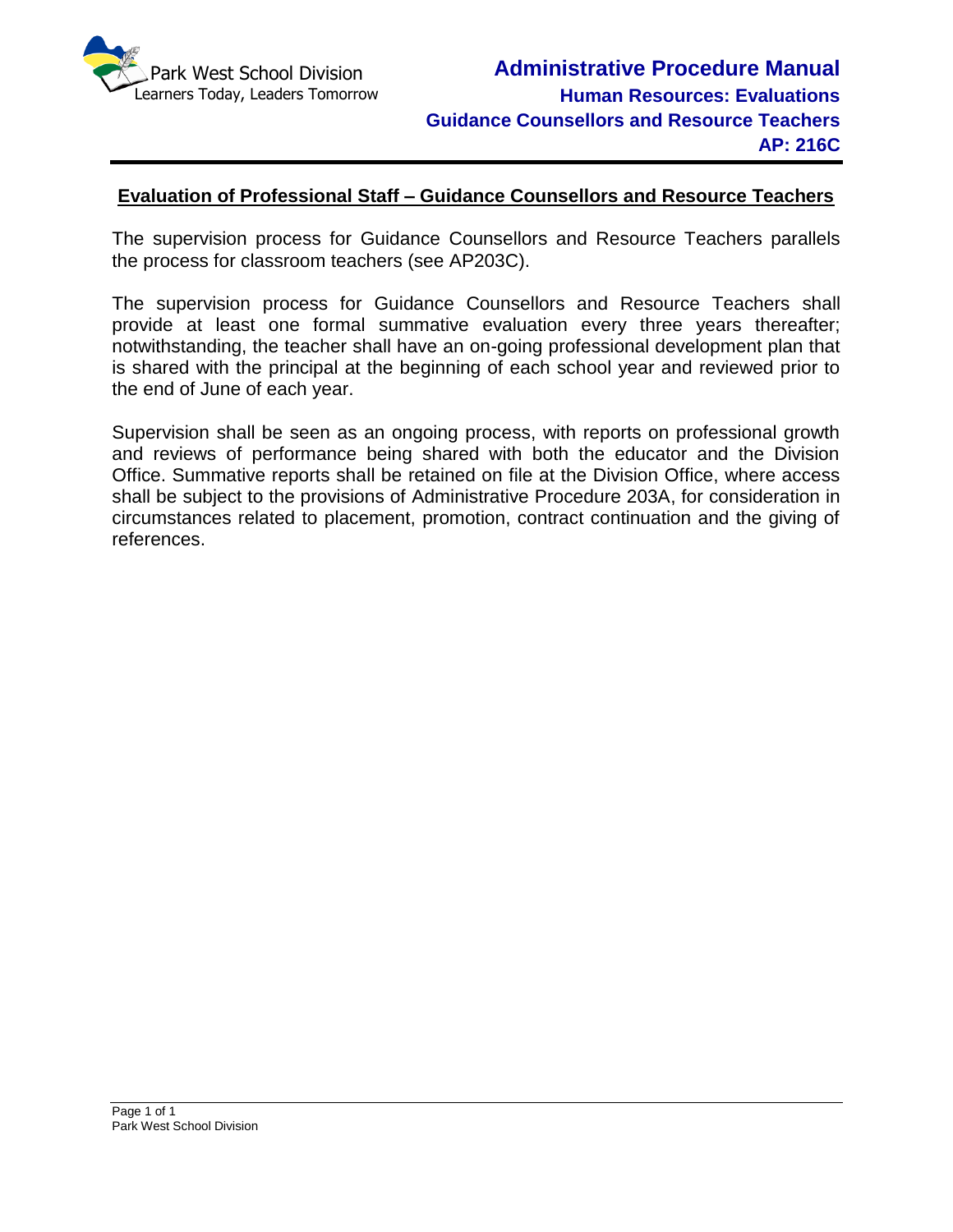

| <b>Domain 1 for School Counsellors: Planning and Preparation</b>                                                        |                                                                                                                                                       |                                                                                                                                                        |                                                                                                                                                                         |                                                                                                                                                                                                                                                                          |
|-------------------------------------------------------------------------------------------------------------------------|-------------------------------------------------------------------------------------------------------------------------------------------------------|--------------------------------------------------------------------------------------------------------------------------------------------------------|-------------------------------------------------------------------------------------------------------------------------------------------------------------------------|--------------------------------------------------------------------------------------------------------------------------------------------------------------------------------------------------------------------------------------------------------------------------|
| Component                                                                                                               |                                                                                                                                                       | <b>LEVEL OF PERFORMANCE</b>                                                                                                                            |                                                                                                                                                                         |                                                                                                                                                                                                                                                                          |
|                                                                                                                         | Unsatisfactory                                                                                                                                        | <b>Basic</b>                                                                                                                                           | Proficient                                                                                                                                                              | Distinguished                                                                                                                                                                                                                                                            |
| 1a:<br><b>Demonstrating knowledge</b><br>of counselling theory and<br>techniques                                        | Counsellor demonstrates little<br>understanding of counselling<br>theory and techniques.                                                              | Counsellor demonstrates<br>basic understanding of<br>counselling theory and<br>techniques.                                                             | Counsellor demonstrates<br>understanding of<br>counselling theory and<br>techniques.                                                                                    | <b>Counsellor</b> demonstrates<br>deep and thorough<br>understanding of<br>counselling theory and<br>techniques.                                                                                                                                                         |
| $1b$ :<br><b>Demonstrating knowledge</b><br>of child and adolescent<br>development                                      | Counsellor displays little or<br>no knowledge of child and<br>adolescent development.                                                                 | Counsellor displays partial<br>knowledge of child and<br>adolescent development.                                                                       | Counsellor displays<br>accurate understanding of<br>the typical developmental<br>characteristics of the age<br>group, as well as exceptions<br>to the general patterns. | In addition to accurate<br>knowledge of the typical<br>developmental<br>characteristics of the age<br>group and exceptions to the<br>general patterns, counsellor<br>displays knowledge of the<br>extent to which individual<br>students follow the general<br>patterns. |
| 1c:<br><b>Establishing goals for the</b><br>counselling program<br>appropriate to the setting<br>and the student served | Counsellor has no clear goals<br>for the counselling program,<br>or they are inappropriate to<br>either the situations or the age<br>of the students. | Counsellor's goals for the<br>counselling program are<br>rudimentary and are<br>partially suitable to the<br>situation and the age of the<br>students. | Counsellor's goals for the<br>counselling program are<br>clear and appropriate to the<br>situation in the school and<br>to the age of the students                      | Counsellor's goals for the<br>counselling program are<br>highly appropriate to the<br>situation in the school and<br>to the age of the students<br>and have been developed<br>following consultations<br>with students, parents, and<br>colleagues.                      |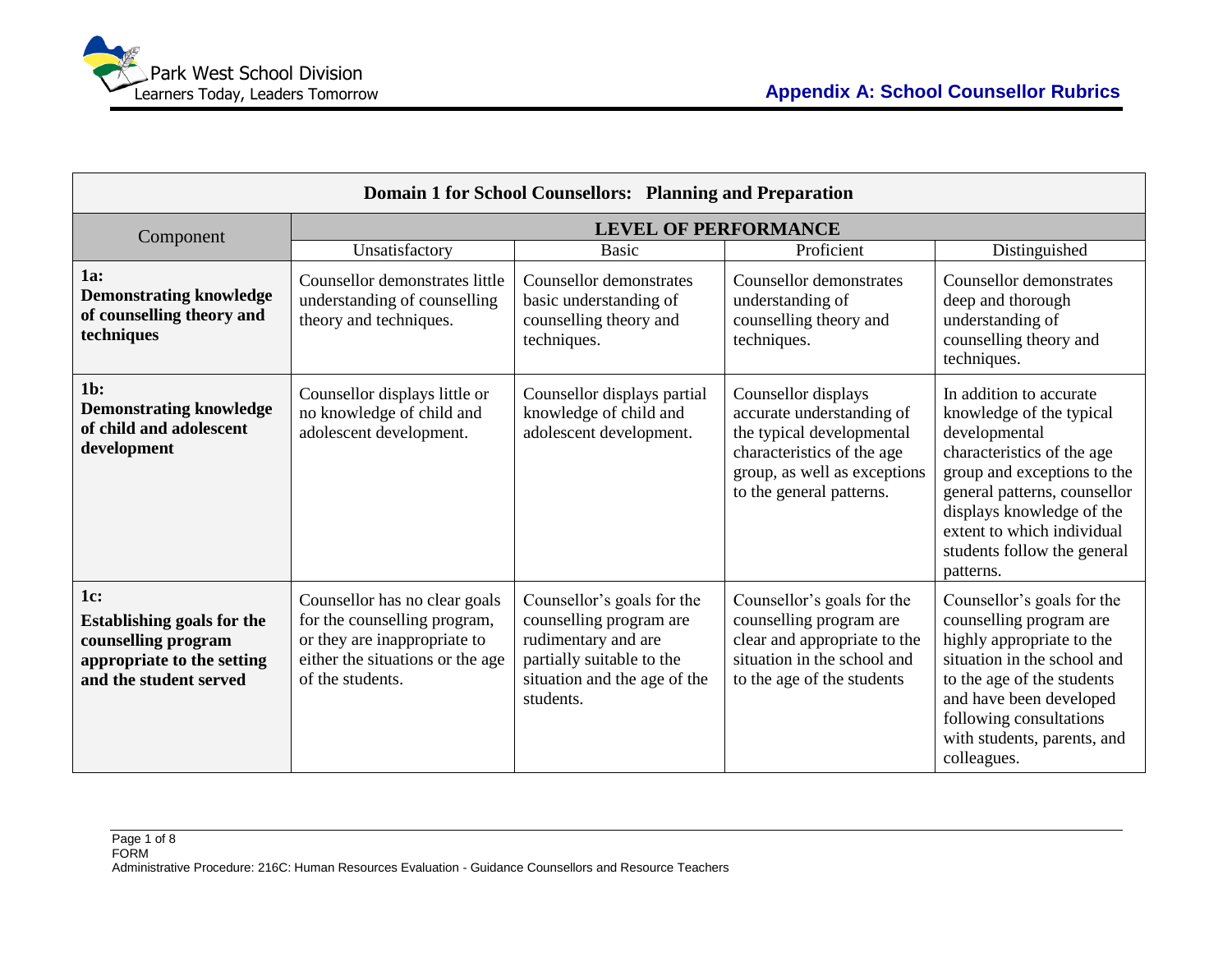

| <b>Domain 1 for School Counsellors: Planning and Preparation</b> (continued)                               |                                                                                                                                     |                                                                                                                                                                        |                                                                                                                                                                                     |                                                                                                                                                                                 |
|------------------------------------------------------------------------------------------------------------|-------------------------------------------------------------------------------------------------------------------------------------|------------------------------------------------------------------------------------------------------------------------------------------------------------------------|-------------------------------------------------------------------------------------------------------------------------------------------------------------------------------------|---------------------------------------------------------------------------------------------------------------------------------------------------------------------------------|
| Component                                                                                                  |                                                                                                                                     | <b>LEVEL OF PERFORMANCE</b>                                                                                                                                            |                                                                                                                                                                                     |                                                                                                                                                                                 |
|                                                                                                            | Unsatisfactory                                                                                                                      | <b>Basic</b>                                                                                                                                                           | Proficient                                                                                                                                                                          | Distinguished                                                                                                                                                                   |
| 1d:<br><b>Demonstrating knowledge of</b><br>resources both within and<br>beyond the school and<br>division | Counsellor demonstrates little<br>or no knowledge of resources<br>for students available through<br>the school or division.         | Counsellor displays<br>awareness of resources for<br>students available through<br>the school or division, but<br>no knowledge of resources<br>available more broadly. | Counsellor displays<br>awareness of resources for<br>students available through<br>the school or division, and<br>some familiarity with<br>resources external to the<br>school.     | Counsellor's know ledge of<br>resources for students is<br>extensive, including those<br>available through the<br>school or division, and the<br>community.                     |
| <b>1e:</b><br><b>Planning the counselling</b><br>program, integrated with the<br>regular school program    | Counselling program consists<br>of a random collection of<br>unrelated activities, lacking<br>coherence or an overall<br>structure. | Counsellor's plan has a<br>guiding principle and<br>includes a number of<br>worthwhile activities, but<br>some of them don't fit with<br>the broader goals.            | Counsellor has developed a<br>plan that includes the<br>important aspects of<br>counselling in the setting.                                                                         | Counsellor's plan is highly<br>coherent and serves to<br>support not only the<br>students individually and as<br>a group, but also the<br>broader educational<br>program.       |
| $1f$ :<br>Developing a plan to<br>evaluate the counselling<br>program                                      | Counsellor has no plan to<br>evaluate the program or<br>resists suggestions that such<br>an evaluation is important.                | Counsellor has a<br>rudimentary plan to<br>evaluate the counselling<br>program.                                                                                        | Counsellor's plan to<br>evaluate the program is<br>organized around clear<br>goals and the collection of<br>evidence to indicate the<br>degree to which the goals<br>have been met. | Counsellor's evaluation<br>plan is highly sophisticated,<br>with imaginative sources of<br>evidence and a clear path<br>toward improving the<br>program on an ongoing<br>basis. |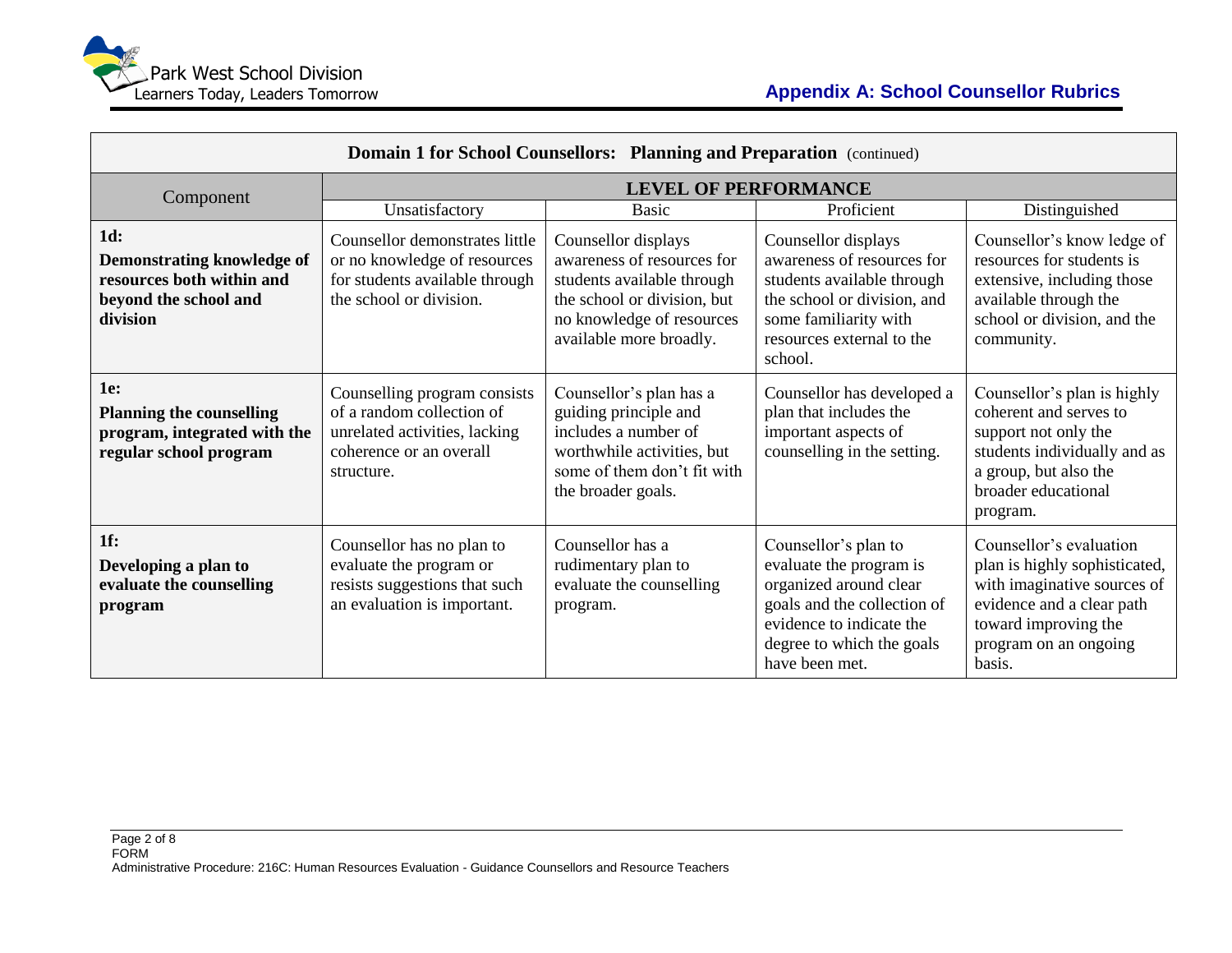| <b>Domain 2 for School Counsellors: The Environment</b>                 |                                                                                                                                                                                                        |                                                                                                                                                                                                     |                                                                                                                                                                  |                                                                                                                                                                                                                  |
|-------------------------------------------------------------------------|--------------------------------------------------------------------------------------------------------------------------------------------------------------------------------------------------------|-----------------------------------------------------------------------------------------------------------------------------------------------------------------------------------------------------|------------------------------------------------------------------------------------------------------------------------------------------------------------------|------------------------------------------------------------------------------------------------------------------------------------------------------------------------------------------------------------------|
| Component                                                               |                                                                                                                                                                                                        | <b>LEVEL OF PERFORMANCE</b>                                                                                                                                                                         |                                                                                                                                                                  |                                                                                                                                                                                                                  |
|                                                                         | Unsatisfactory                                                                                                                                                                                         | <b>Basic</b>                                                                                                                                                                                        | Proficient                                                                                                                                                       | Distinguished                                                                                                                                                                                                    |
| 2a:<br><b>Creating an environment</b><br>of respect and rapport         | Counsellor's interactions with<br>students are negative or<br>inappropriate, and the<br>counsellor does not promote<br>positive inter-actions among<br>students.                                       | Counsellor's interactions<br>are a mix of positive and<br>negative, the counsellor's<br>efforts at encouraging<br>positive interactions among<br>students are partially<br>successful.              | Counsellor's interactions<br>with students are positive<br>and respectful, and the<br>counsellor actively<br>promotes positive student-<br>student interactions. | Students seek out the<br>counsellor, reflecting a high<br>degree of comfort and trust<br>in the relation-ship.<br>Counsellor teaches students<br>how to engage in positive<br>interactions.                      |
| $2b$ :<br><b>Establishing a culture for</b><br>productive communication | Counsellor makes no attempt<br>to establish a culture for<br>productive communication in<br>the school as a whole, either<br>among students or among<br>teachers, or between students<br>and teachers. | Counsellor's attempts to<br>promote a culture<br>throughout the school for<br>productive and respectful<br>communication between<br>and among students and<br>teachers are partially<br>successful. | Counsellor promotes a<br>culture throughout the<br>school for productive and<br>respectful communication<br>between and among<br>students and teachers.          | The culture in the school<br>for productive and<br>respectful communication<br>between and among<br>students and teachers, while<br>guided by the counsellor, is<br>maintained by both teachers<br>and students. |
| 2c:<br><b>Managing routines and</b><br>procedures                       | Counsellor's routines for the<br>counselling centre or<br>classroom work are non-<br>existent or in disarray.                                                                                          | Counsellor has rudimentary<br>and partially successful<br>routines for the counselling<br>centre or classroom.                                                                                      | Counsellor's routines for<br>the counselling centre or<br>classroom work effectively.                                                                            | Counsellor's routines for<br>the counselling centre or<br>classroom are seamless, and<br>students assist in<br>maintaining them.                                                                                 |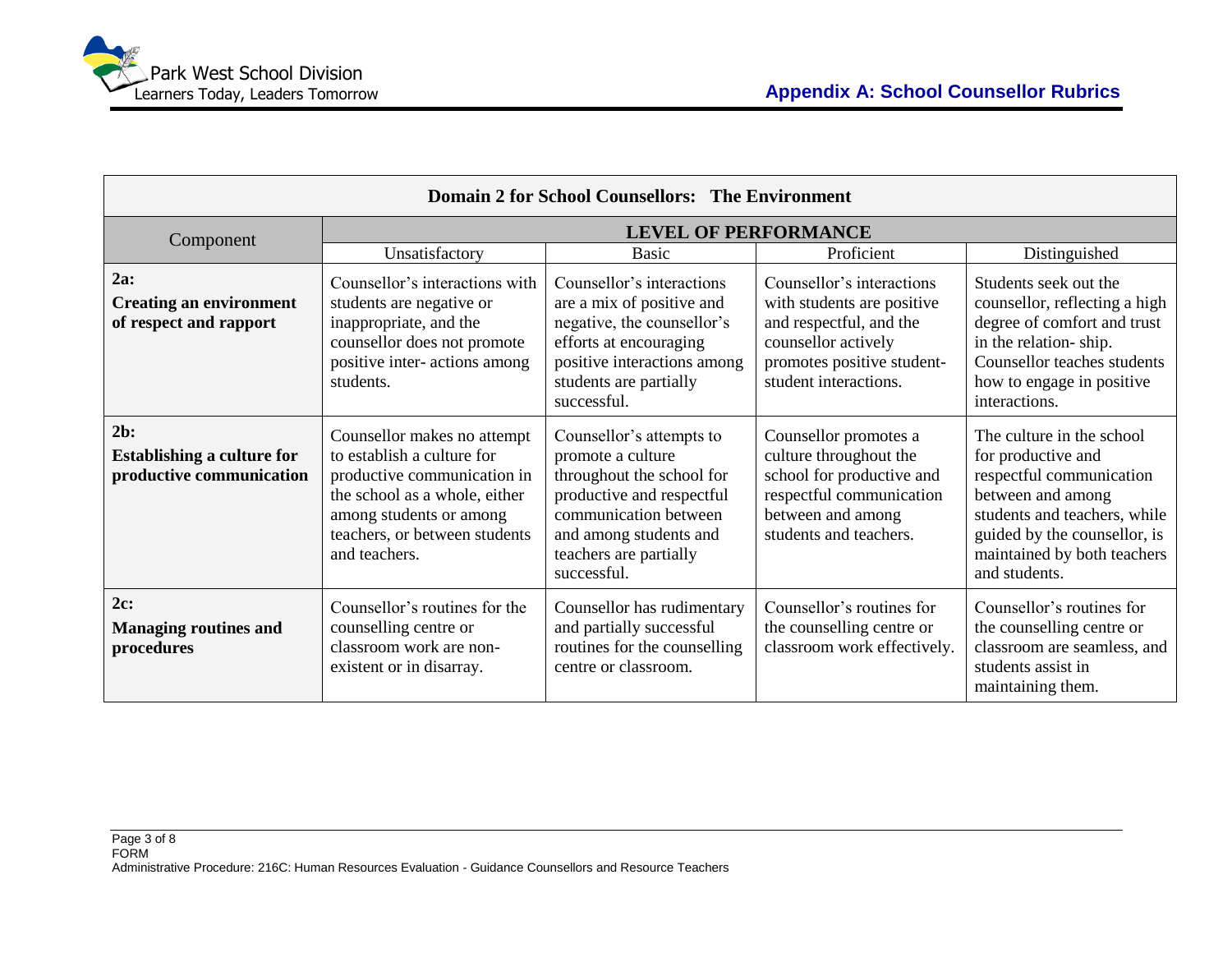

| <b>Domain 2 for School Counsellors: The Environment (continued)</b>                                                                     |                                                                                                                                                                                                  |                                                                                                                                                                                                                                              |                                                                                                                                                                                 |                                                                                                                                                                                                                                                      |
|-----------------------------------------------------------------------------------------------------------------------------------------|--------------------------------------------------------------------------------------------------------------------------------------------------------------------------------------------------|----------------------------------------------------------------------------------------------------------------------------------------------------------------------------------------------------------------------------------------------|---------------------------------------------------------------------------------------------------------------------------------------------------------------------------------|------------------------------------------------------------------------------------------------------------------------------------------------------------------------------------------------------------------------------------------------------|
| Component                                                                                                                               |                                                                                                                                                                                                  | <b>LEVEL OF PERFORMANCE</b>                                                                                                                                                                                                                  |                                                                                                                                                                                 |                                                                                                                                                                                                                                                      |
|                                                                                                                                         | Unsatisfactory                                                                                                                                                                                   | <b>Basic</b>                                                                                                                                                                                                                                 | Proficient                                                                                                                                                                      | Distinguished                                                                                                                                                                                                                                        |
| 2d:<br><b>Establishing standards of</b><br>conduct and contributing to<br>the culture for student<br>behaviour throughout the<br>school | Counsellor has established no<br>standards of conduct for<br>students during counselling<br>sessions and makes no<br>contribution to maintaining<br>an environment of civility in<br>the school. | Counsellor's efforts to<br>establish standards of<br>conduct for counselling<br>session are partially<br>successful. Counsellor<br>attempts, with limited<br>success, to contribute to the<br>level of civility in the<br>school as a whole. | Counsellor has established<br>clear standards of conduct<br>for counselling session and<br>makes a significant<br>contribution the<br>environment of civility in<br>the school. | Counsellor has established<br>clear standards of conduct<br>for counselling sessions,<br>and students contribute to<br>maintaining them.<br>Counsellor takes a<br>leadership role in<br>maintaining the<br>environment of civility in<br>the school. |
| 2e:<br><b>Organizing physical space</b>                                                                                                 | The physical environment is<br>in disarray or is inappropriate<br>to the planned activities.                                                                                                     | Counsellor's attempts to<br>create an inviting and well<br>organized physical<br>environment are partially<br>successful.                                                                                                                    | Counselling centre or<br>classroom arrangements are<br>inviting and conducive to<br>the planned activities.                                                                     | Counselling centre or<br>classroom arrangements are<br>inviting and conducive to<br>the planned activities.<br>Students have contributed<br>ideas to the physical<br>arrangement.                                                                    |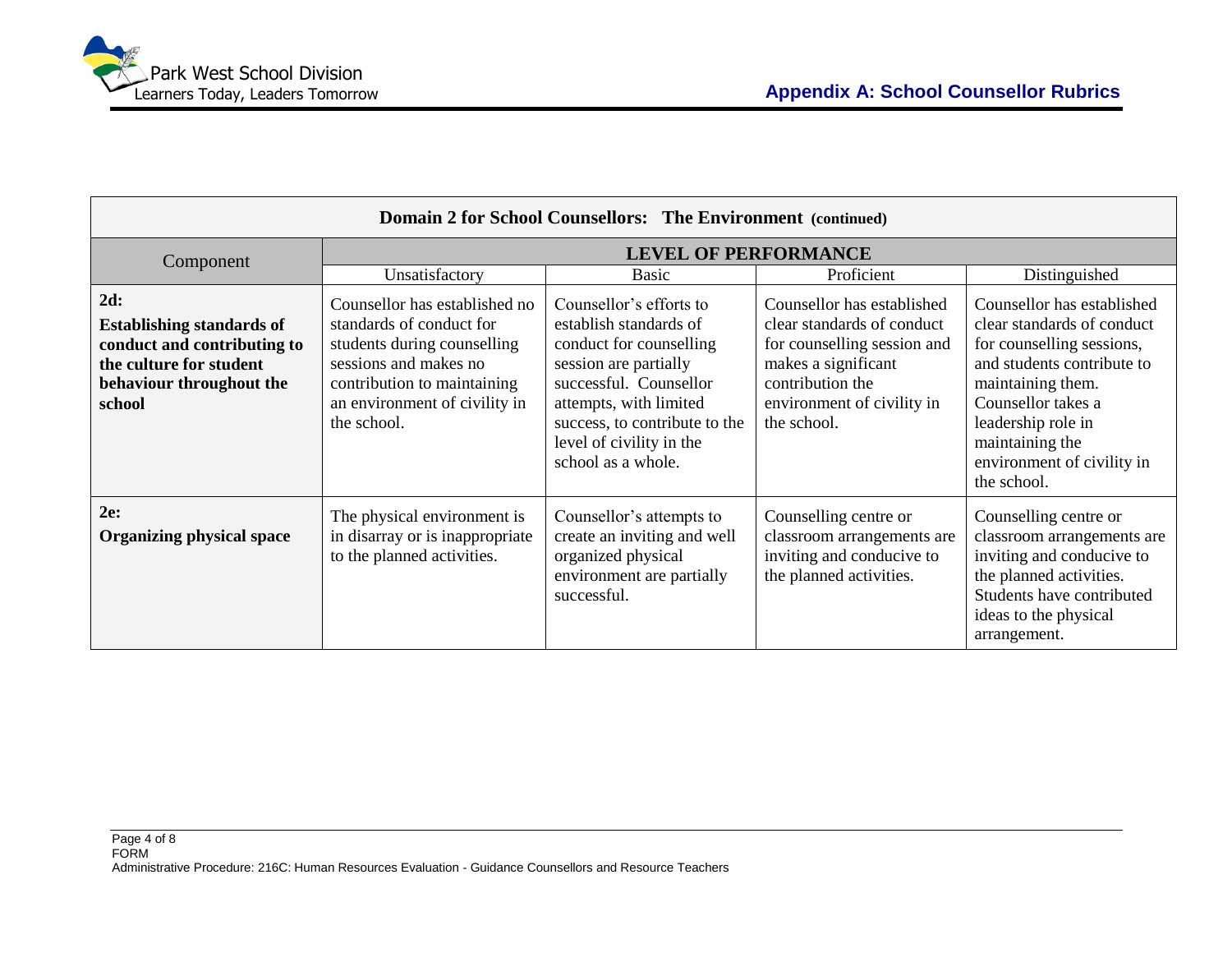| Domain 3 for School Counsellors: Delivery of Service                                                                                                                     |                                                                                                                                                                                                   |                                                                                                                                                                                                                            |                                                                                                                                                                                                                |                                                                                                                                                                                                                            |
|--------------------------------------------------------------------------------------------------------------------------------------------------------------------------|---------------------------------------------------------------------------------------------------------------------------------------------------------------------------------------------------|----------------------------------------------------------------------------------------------------------------------------------------------------------------------------------------------------------------------------|----------------------------------------------------------------------------------------------------------------------------------------------------------------------------------------------------------------|----------------------------------------------------------------------------------------------------------------------------------------------------------------------------------------------------------------------------|
| Component                                                                                                                                                                |                                                                                                                                                                                                   | <b>LEVEL OF PERFORMANCE</b>                                                                                                                                                                                                |                                                                                                                                                                                                                |                                                                                                                                                                                                                            |
|                                                                                                                                                                          | Unsatisfactory                                                                                                                                                                                    | <b>Basic</b>                                                                                                                                                                                                               | Proficient                                                                                                                                                                                                     | Distinguished                                                                                                                                                                                                              |
| 3a:<br><b>Assessing student needs</b>                                                                                                                                    | Counsellor does not assess<br>student needs, or the<br>assessment results in<br>inaccurate conclusions.                                                                                           | Counsellor's assessment of<br>student needs are<br>perfunctory.                                                                                                                                                            | Counsellor assesses student<br>needs and knows the range<br>of student needs in the<br>school.                                                                                                                 | Counsellor conducts<br>detailed and individual<br>assessments of student<br>needs to contribute to<br>program planning.                                                                                                    |
| $3b$ :<br><b>Assisting students and</b><br>teachers in the formulation<br>of academic, personal /<br>social, and career plans,<br>based on knowledge of<br>student needs | Counsellor's program is<br>independent of identified<br>student needs.                                                                                                                            | Counsellor's attempts to<br>help students and teachers<br>formulate academic,<br>personal / social, and career<br>plans are partially<br>successful.                                                                       | Counsellor helps students<br>and teaches formulate<br>academic, personal / social,<br>and career plans for groups<br>of students.                                                                              | Counsellor helps individual<br>students and teachers<br>formulate academic,<br>personal / social, and career<br>plans.                                                                                                     |
| 3c:<br><b>Using counselling</b><br>techniques in individual<br>and classroom programs                                                                                    | Counsellor has few<br>counselling techniques to<br>help students acquire skills in<br>decision making and problem<br>solving for both interactions<br>with other students and future<br>planning. | Counsellor displays a<br>narrow range of counselling<br>techniques to help students<br>acquire skills in decision<br>making and problem<br>solving for both<br>interactions with other<br>students and future<br>planning. | Counsellor uses a range of<br>counselling techniques to<br>help students acquire skills<br>in decision making and<br>problem solving for both<br>inter- actions with other<br>students and future<br>planning. | Counsellor uses an<br>extensive range of<br>counselling techniques to<br>help students acquire skills<br>in decision making and<br>problem solving for both<br>interactions with other<br>students and future<br>planning. |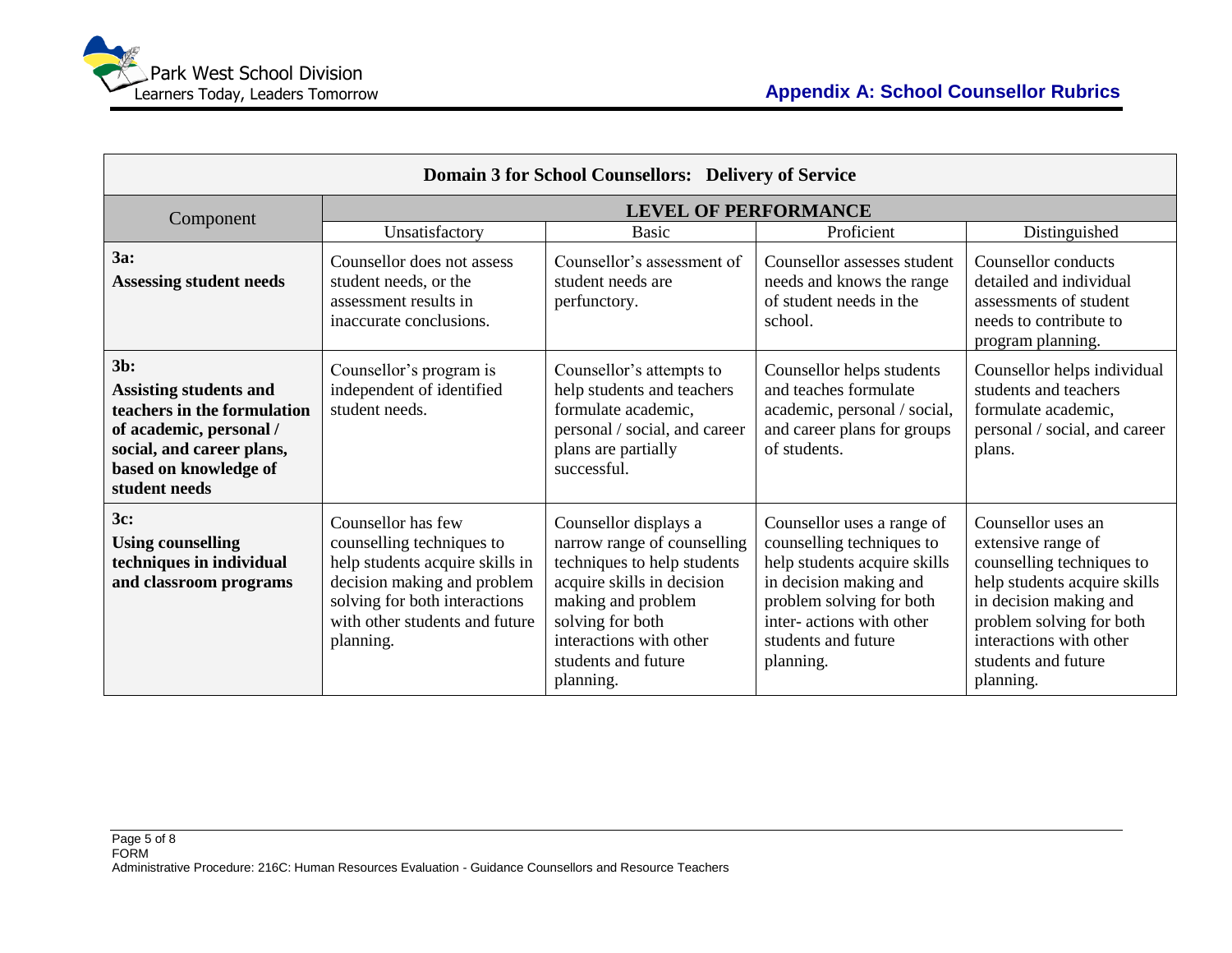

| <b>Domain 3 for School Counsellors: Delivery of Service</b> (continued) |                                                                                                   |                                                                                                                              |                                                                                                      |                                                                                                                                                                           |
|-------------------------------------------------------------------------|---------------------------------------------------------------------------------------------------|------------------------------------------------------------------------------------------------------------------------------|------------------------------------------------------------------------------------------------------|---------------------------------------------------------------------------------------------------------------------------------------------------------------------------|
| Component                                                               |                                                                                                   | <b>LEVEL OF PERFORMANCE</b>                                                                                                  |                                                                                                      |                                                                                                                                                                           |
|                                                                         | Unsatisfactory                                                                                    | <b>Basic</b>                                                                                                                 | Proficient                                                                                           | Distinguished                                                                                                                                                             |
| 3d:<br><b>Brokering resources to</b><br>meet needs                      | Counsellor does not make<br>connections with other<br>programs in order to meet<br>student needs. | Counsellor's efforts to<br>broker services with other<br>programs in the school are<br>partially successful.                 | Counsellor brokers with<br>other programs within the<br>school or division to meet<br>student needs. | Counsellor brokers with<br>other programs and<br>agencies both within and<br>beyond the school or<br>division to meet individual<br>student needs.                        |
| 3e:<br><b>Demonstrating flexibility</b><br>and responsiveness           | Counsellor adheres to the<br>plan or program, in spite of<br>evidence of its inadequacy.          | Counsellor makes modest<br>changes in the counselling<br>program when confronted<br>with evidence of the need<br>for change. | Counsellor makes revisions<br>in the counselling program<br>when they are needed.                    | Counsellor is continually<br>seeking ways to improve<br>the counselling program<br>and makes changes as<br>needed in response to<br>student, parent, or teacher<br>input. |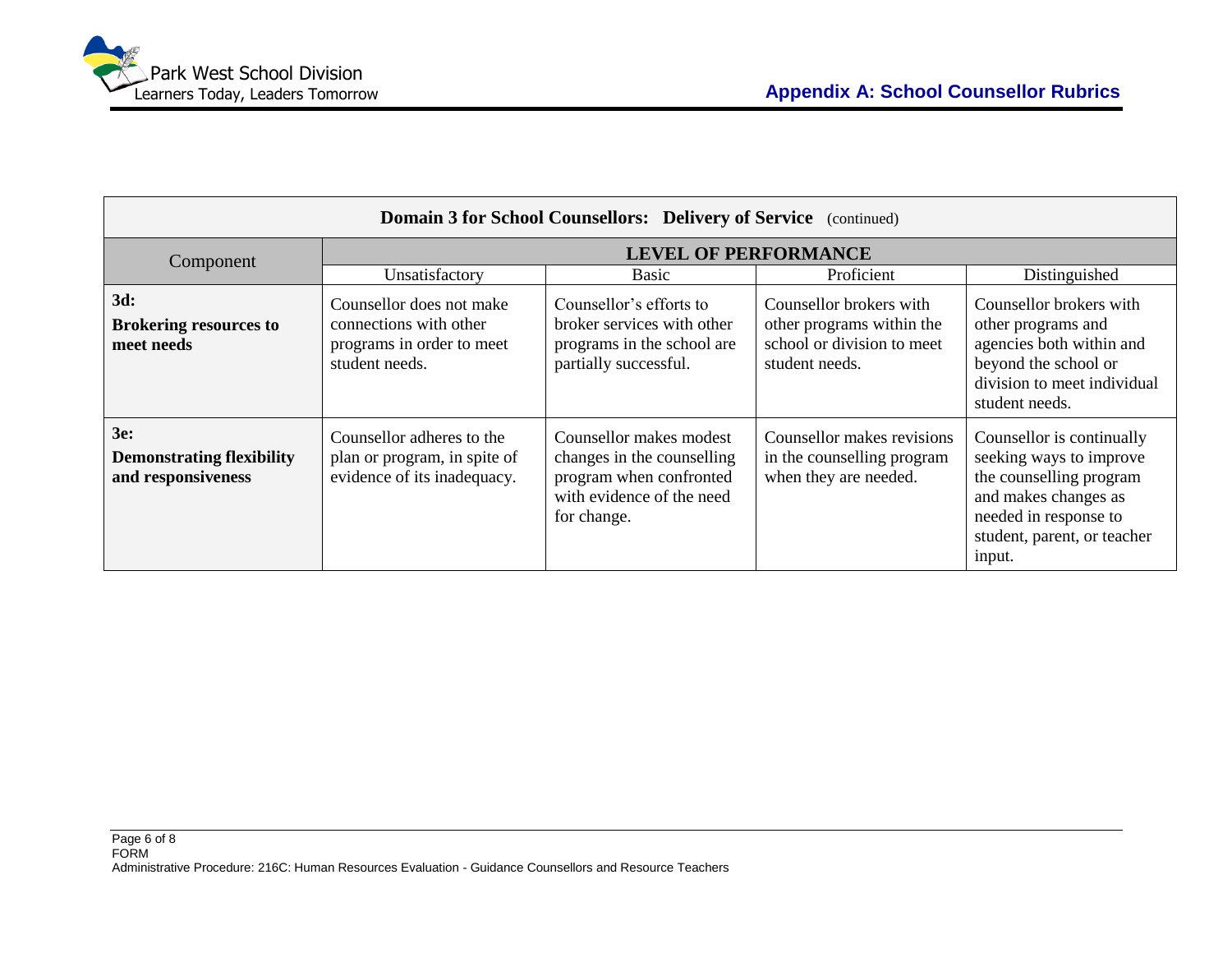| <b>Domain 4 for School Counsellors: Professional Responsibilities</b>           |                                                                                                                                           |                                                                                                                                                                                              |                                                                                                                                                                                                                                                                       |                                                                                                                                                                                                                                                       |
|---------------------------------------------------------------------------------|-------------------------------------------------------------------------------------------------------------------------------------------|----------------------------------------------------------------------------------------------------------------------------------------------------------------------------------------------|-----------------------------------------------------------------------------------------------------------------------------------------------------------------------------------------------------------------------------------------------------------------------|-------------------------------------------------------------------------------------------------------------------------------------------------------------------------------------------------------------------------------------------------------|
| Component                                                                       |                                                                                                                                           | <b>LEVEL OF PERFORMANCE</b>                                                                                                                                                                  |                                                                                                                                                                                                                                                                       |                                                                                                                                                                                                                                                       |
|                                                                                 | Unsatisfactory                                                                                                                            | <b>Basic</b>                                                                                                                                                                                 | Proficient                                                                                                                                                                                                                                                            | Distinguished                                                                                                                                                                                                                                         |
| <b>4a:</b><br><b>Reflecting on practice</b>                                     | Counsellor does not reflect on<br>practice, or the reflections are<br>inaccurate or self-serving                                          | Counsellor's reflection on<br>practice is moderately<br>accurate and objective<br>without citing specific<br>examples and with only<br>global suggestions as to<br>how it might be improved. | Counsellor's reflection<br>provides an accurate and<br>objective description of<br>practice, citing specific<br>positive and negative<br>characteristics. Counsellor<br>makes some specific<br>suggestions as to how the<br>counselling program might<br>be improved. | Counsellor's reflection is<br>highly accurate and<br>perceptive, citing specific<br>examples that were not<br>fully successful for at least<br>some students. Counsellor<br>draws on an extensive<br>repertoire to suggest<br>alternative strategies. |
| 4b:<br><b>Maintaining records and</b><br>submitting them in a timely<br>fashion | Counsellor's reports, records,<br>and documentation are<br>missing, late, or inaccurate,<br>resulting in confusion                        | Counsellor's reports,<br>records, and documentation<br>are generally accurate but<br>are occasionally late.                                                                                  | Counsellor's reports,<br>records, and document-<br>tation are accurate and are<br>submitted in a timely<br>manner.                                                                                                                                                    | Counsellor's approach to<br>record keeping is highly<br>systematic and efficient and<br>serves as a model for<br>colleagues in other schools.                                                                                                         |
| 4c:<br><b>Communicating with</b><br>families                                    | Counsellor provides no<br>information to families, either<br>about the counselling<br>program as a whole or about<br>individual students. | Counsellor provides limited<br>though accurate<br>information to families<br>about the counselling<br>program as a whole and<br>about individual students.                                   | Counsellor provides<br>thorough and accurate<br>information to families<br>about the counselling<br>program as a whole and<br>about individual students.                                                                                                              | Counsellor is proactive in<br>providing information to<br>families about the<br>counselling program and<br>about individual students<br>through a variety of means.                                                                                   |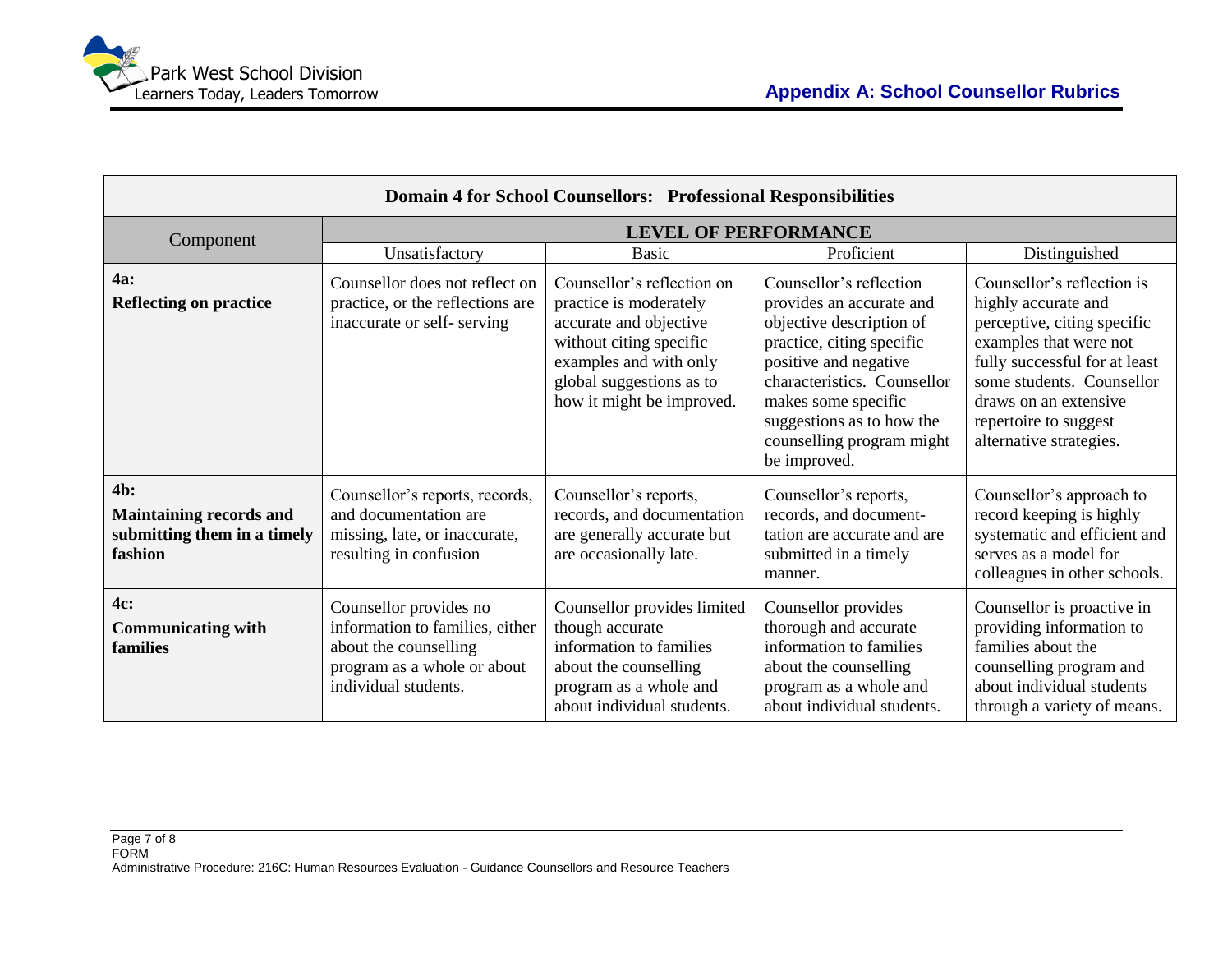| Domain 4 for School Counsellors: Professional Responsibilities<br>(continued) |                                                                                                                                                                                  |                                                                                                                                                                         |                                                                                                                                                                                              |                                                                                                                                                                                                          |
|-------------------------------------------------------------------------------|----------------------------------------------------------------------------------------------------------------------------------------------------------------------------------|-------------------------------------------------------------------------------------------------------------------------------------------------------------------------|----------------------------------------------------------------------------------------------------------------------------------------------------------------------------------------------|----------------------------------------------------------------------------------------------------------------------------------------------------------------------------------------------------------|
| Component                                                                     |                                                                                                                                                                                  | <b>LEVEL OF PERFORMANCE</b>                                                                                                                                             |                                                                                                                                                                                              |                                                                                                                                                                                                          |
|                                                                               | Unsatisfactory                                                                                                                                                                   | <b>Basic</b>                                                                                                                                                            | Proficient                                                                                                                                                                                   | Distinguished                                                                                                                                                                                            |
| 4d:<br>Participating in a<br>professional community                           | Counsellor's relationships<br>with colleagues are negative<br>or self-serving, and<br>counsellor avoids being<br>involved in school and<br>events and projects.                  | Counsellor relationships<br>with colleagues are cordial,<br>and counsellor participates<br>in school and division<br>events and projects when<br>specifically requested | Counsellor participates<br>actively in school and<br>division events and projects<br>and maintains positive and<br>productive relationships<br>with colleagues.                              | Counsellor makes a<br>substantial contribution to<br>school and division events<br>and projects and assumes<br>leadership with colleagues.                                                               |
| 4e:<br><b>Engaging in professional</b><br>development                         | Counsellor does not<br>participate in professional<br>development activities even<br>when such activities are<br>clearly needed for the<br>development of counselling<br>skills. | Counsellor's participation<br>in professional<br>development activities is<br>limited to those that are<br>convenient or are required.                                  | Counsellor seeks out<br>opportunities for<br>professional development<br>based on an individual<br>assessment of need.                                                                       | Counsellor actively pursues<br>professional development<br>opportunities and makes a<br>substantial contribution to<br>the profession through such<br>activities as offering<br>workshops to colleagues. |
| $4f$ :<br><b>Showing professionalism</b>                                      | Counsellor displays dis-<br>honesty in interactions with<br>colleagues, students, and the<br>public violates principles of<br>confidentiality.                                   | Counsellor is honest in<br>interactions with<br>colleagues, students, and<br>the public; does not violate<br>confidentiality.                                           | Counsellor displays high<br>standards of honesty,<br>integrity and confidentiality<br>in interactions with<br>colleagues, students and the<br>public; advocates for<br>students when needed. | Counsellor can be counted<br>on to hold the highest<br>standards of honesty,<br>integrity, and<br>confidentiality and to<br>advocate for students,<br>taking a leadership role<br>with colleagues.       |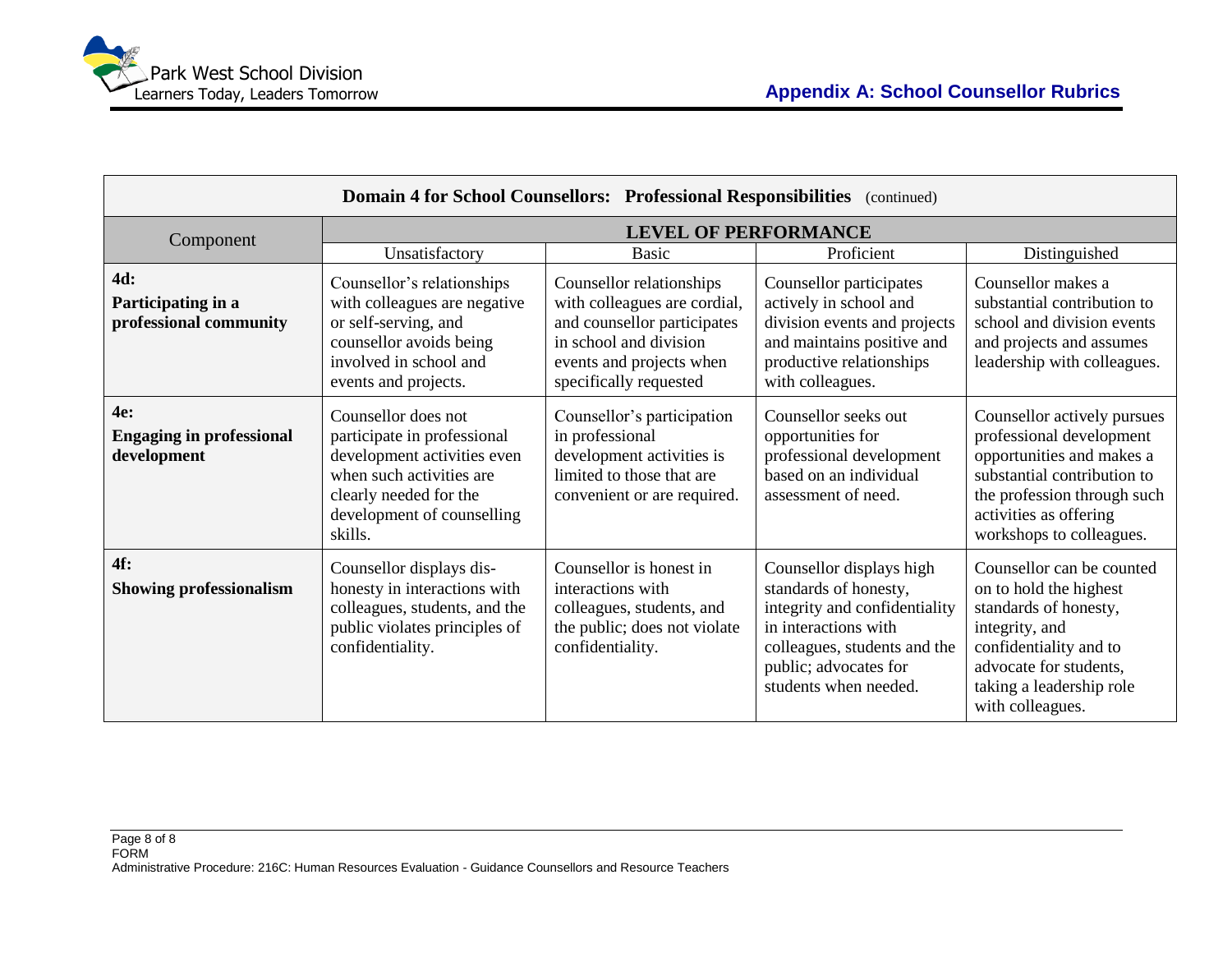|                               | Domain 1 for Resource Teachers (RT): Planning and Preparation |                           |                             |                         |
|-------------------------------|---------------------------------------------------------------|---------------------------|-----------------------------|-------------------------|
| Component                     | <b>LEVEL OF PERFORMANCE</b>                                   |                           |                             |                         |
|                               | Unsatisfactory                                                | <b>Basic</b>              | Proficient                  | Distinguished           |
| 1a:                           | RT demonstrates little or                                     | RT demonstrates basic     | RT demonstrates             | <b>RT</b> demonstrates  |
| <b>Demonstrating</b>          | no knowledge and skill in                                     | knowledge and skill in    | through knowledge and       | extensive knowledge     |
| knowledge and skill in        | the resource area; refuses                                    | the resource area;        | skill in the resource area; | and skill in the        |
| the resource area;            | to work towards the                                           | working towards the       | holds the necessary         | resource area; holds an |
| holding the relevant          | necessary certificate.                                        | necessary certificate.    | certificate.                | advanced certificate.   |
| certificate                   |                                                               |                           |                             |                         |
| $1b$ :                        | RT has no clear goals for                                     | RT's goals for the        | RT's goals for the          | RT's goals for the      |
| <b>Establishing goals for</b> | the resource program, or                                      | resource program are      | resource program are        | resource program are    |
| the resource program          | they are inappropriate to                                     | rudimentary and are       | clear and appropriate to    | highly appropriate to   |
| appropriate to the            | either the situation or the                                   | partially suitable to the | the situation in the        | the situation in the    |
| setting and the students      | age of the students.                                          | situation and to the age  | school and to the age of    | school and to the age   |
| served                        |                                                               | of the students.          | the students.               | of the students and     |
|                               |                                                               |                           |                             | have been developed     |
|                               |                                                               |                           |                             | following consultations |
|                               |                                                               |                           |                             | with administrators     |
|                               |                                                               |                           |                             | and teachers.           |
| $1c$ :                        | RT demonstrates little or                                     | RT demonstrates basic     | RT demonstrates             | RT's knowledge of       |
| <b>Demonstrating</b>          | no knowledge of student                                       | knowledge of student      | thorough knowledge of       | student services laws   |
| knowledge of provincial       | services laws and                                             | services laws and         | student services laws       | and procedures is       |
| regulations and               | procedures.                                                   | procedures.               | and procedures.             | extensive; RT takes a   |
| guidelines                    |                                                               |                           |                             | leadership role in      |
|                               |                                                               |                           |                             | reviewing and revising  |
|                               |                                                               |                           |                             | division policies.      |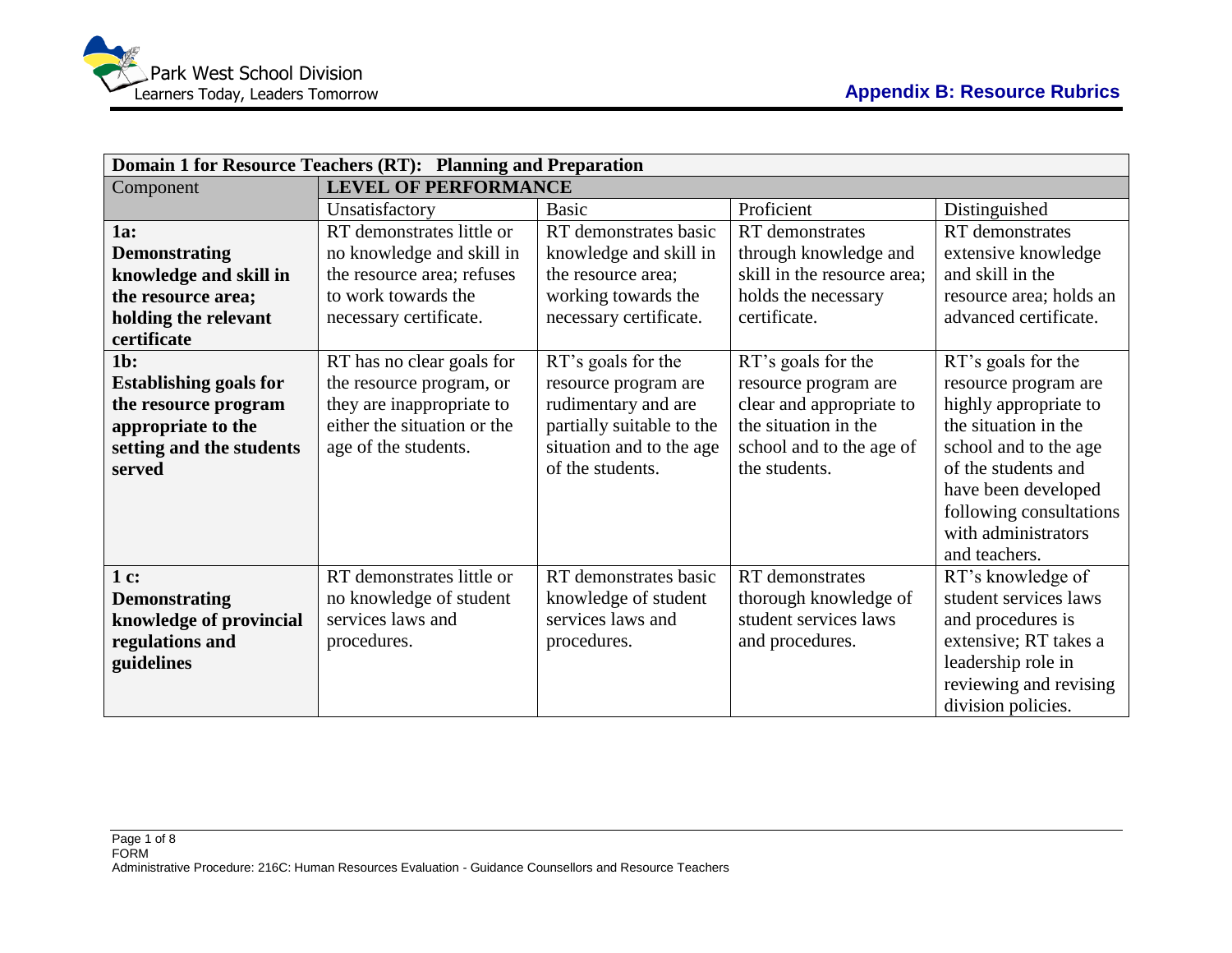|                              | Domain 1 for Resource Teachers: Planning and Preparation (continued) |                            |                            |                            |
|------------------------------|----------------------------------------------------------------------|----------------------------|----------------------------|----------------------------|
| Component                    | <b>LEVEL OF PERFORMANCE</b>                                          |                            |                            |                            |
|                              | Unsatisfactory                                                       | <b>Basic</b>               | Proficient                 | Distinguished              |
| 1d:                          | RT demonstrates little or                                            | RT demonstrates basic      | RT demonstrates            | RT demonstrates            |
| <b>Demonstrating</b>         | no knowledge of resources                                            | know ledge of resources    | thorough knowledge of      | extensive knowledge of     |
| knowledge of resources,      | for students available                                               | for students available     | resources for students     | resources for students     |
| both within and beyond       | through the school or                                                | through the school or      | available through the      | available through the      |
| the school division          | division.                                                            | division.                  | school or division and     | school or division and in  |
|                              |                                                                      |                            | some familiarity with      | the larger community.      |
|                              |                                                                      |                            | resources outside the      |                            |
|                              |                                                                      |                            | division.                  |                            |
| 1e:                          | Resource program consists                                            | Resource plan has a        | RT has developed a plan    | RT's plan is highly        |
| <b>Planning the resource</b> | of a random collection of                                            | guiding principle and      | that includes the          | coherent and preventative  |
| program, integrated          | unrelated activities, lacking                                        | includes a number of       | important aspects of       | and serves to support      |
| with the regular school      | coherence or an overall                                              | worthwhile activities, but | work in the setting.       | students individually,     |
| program, to meet the         | structure.                                                           | some of them don't fit     |                            | within the broader         |
| needs of individual          |                                                                      | with the broader goals.    |                            | educational program.       |
| students                     |                                                                      |                            |                            |                            |
| 1f:                          | RT has no plan to evaluate                                           | RT has a rudimentary       | RT's plan to evaluate the  | RT's evaluation plan is    |
| Developing a plan to         | the program or resists                                               | plan to evaluate the       | program is organized       | highly sophisticated, with |
| evaluate the resource        | suggestions that such an                                             | resource program.          | around clear goals and     | imaginative sources of     |
| program                      | evaluation is important.                                             |                            | the collection of evidence | evidence and a clear path  |
|                              |                                                                      |                            | to indicate the degree to  | toward improving the       |
|                              |                                                                      |                            | which the goals have       | program on an ongoing      |
|                              |                                                                      |                            | been met.                  | basis.                     |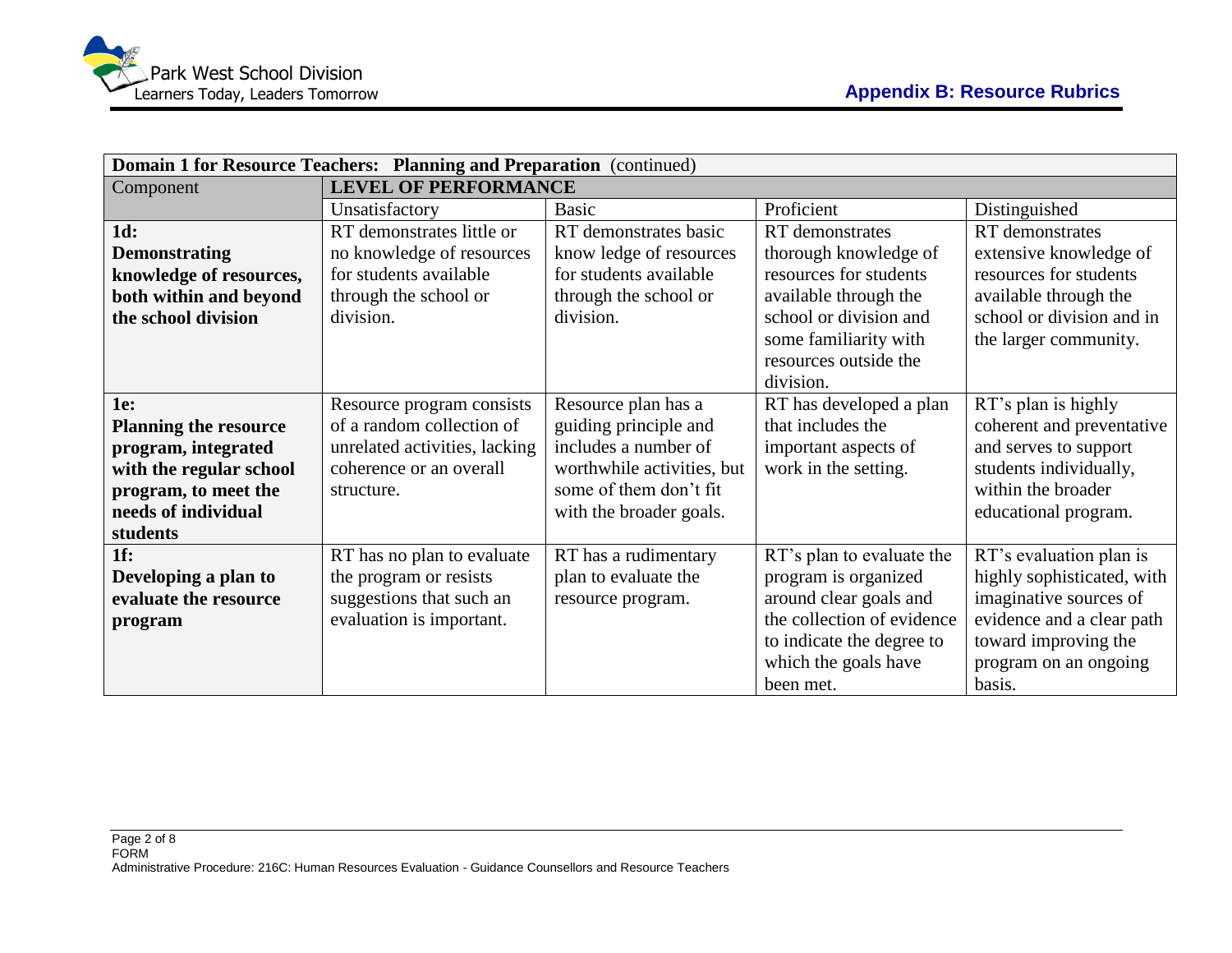| <b>Domain 2 for Resource Teachers:</b><br><b>The Environment</b> |                             |                             |                           |                            |
|------------------------------------------------------------------|-----------------------------|-----------------------------|---------------------------|----------------------------|
| Component                                                        | <b>LEVEL OF PERFORMANCE</b> |                             |                           |                            |
|                                                                  | Unsatisfactory              | <b>Basic</b>                | Proficient                | Distinguished              |
| 2a:                                                              | RT's interactions with      | RT's interactions are a     | RT's interactions with    | Students seek out the RT,  |
| <b>Establish rapport with</b>                                    | students are negative or    | mix of positive and         | students are positive and | reflecting a high degree   |
| students                                                         | inappropriate; students     | negative; the RT's efforts  | respectful; students      | of comfort and trust in    |
|                                                                  | appear uncomfortable in     | at developing rapport are   | appear comfortable in the | the relationship.          |
|                                                                  | the resource room.          | partially successful.       | resource room.            |                            |
| $2b$ :                                                           | RT exercises poor           | RT's time-management        | RT exercises good         | RT demonstrates            |
| <b>Organizing time</b>                                           | judgment in setting         | skills are moderately well  | judgment in setting       | excellent time-            |
| effectively                                                      | priorities, resulting in    | developed; essential        | priorities, resulting in  | management skills,         |
|                                                                  | confusion, missed           | activities are carried out, | clear schedules and       | accomplishing all tasks    |
|                                                                  | deadlines and conflicting   | but not always in the       | important work being      | in a seamless manner;      |
|                                                                  | schedules.                  | most efficient manner.      | accomplished in an        | teachers and students      |
|                                                                  |                             |                             | efficient manner.         | understand their           |
|                                                                  |                             |                             |                           | schedules.                 |
| 2c:                                                              | No procedures for referrals | RT has established          | Procedures for referrals  | Procedures for all aspects |
| <b>Establishing and</b>                                          | have been established;      | procedures for referrals,   | and for meetings and      | of referral and            |
| maintaining clear                                                | when teachers want to refer | but the details are not     | consultations with        | assessment protocols are   |
| procedures for referrals                                         | a student for student       | always clear.               | parents and               | clear to everyone and      |
|                                                                  | services, they are not sure |                             | administrators are clear  | have been developed in     |
|                                                                  | how to go about it.         |                             | to everyone.              | consultation with          |
|                                                                  |                             |                             |                           | teachers / administrators. |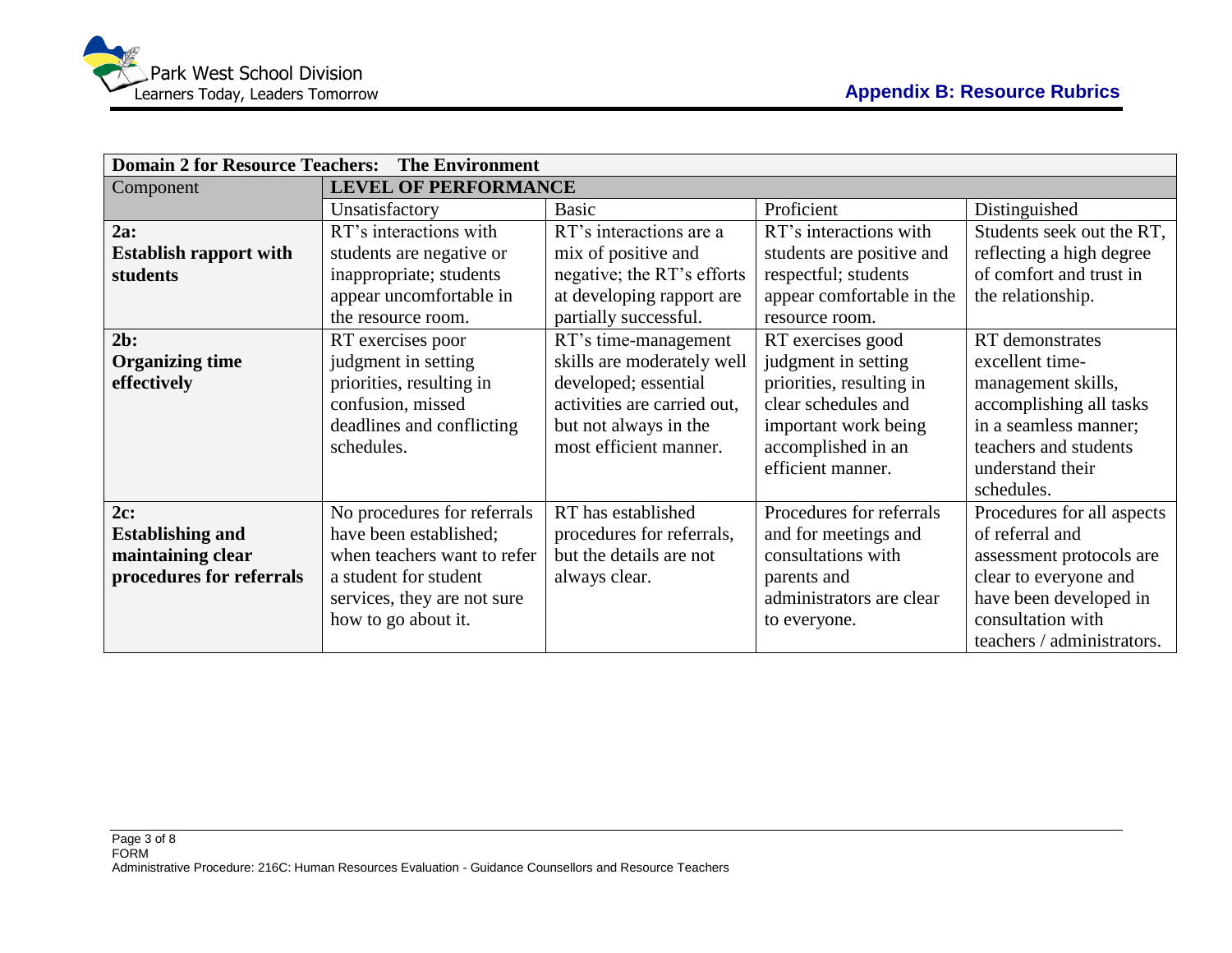| Domain 2 for Resource Teachers: The Environment (continued) |                             |                            |                           |                           |
|-------------------------------------------------------------|-----------------------------|----------------------------|---------------------------|---------------------------|
| Component                                                   | <b>LEVEL OF PERFORMANCE</b> |                            |                           |                           |
|                                                             | Unsatisfactory              | <b>Basic</b>               | Proficient                | Distinguished             |
| 2d:                                                         | No standards of conduct     | Standards of conduct       | Standards of conduct      | Standards of conduct      |
| <b>Establishing standards</b>                               | have been established, and  | appear to have been        | have been established for | have been established for |
| of conduct in the                                           | RT disregards or fails to   | established for the        | the resource room. RT     | the resource room. RT's   |
| resource room                                               | address negative student    | resource room. RT's        | monitors student          | monitoring of students is |
|                                                             | behaviour during            | attempts to monitor and    | behaviour against those   | subtle and preventive,    |
|                                                             | assessment or instruction.  | correct negative student   | standards; response to    | and students engage in    |
|                                                             |                             | behaviour during           | students is appropriate   | self-monitoring           |
|                                                             |                             | assessment or instruction  | and respectful.           | behaviour.                |
|                                                             |                             | are partially successful.  |                           |                           |
| 2e:                                                         | The resource room is        | The resource room is       | The resource room is      | The resource room is      |
| <b>Organizing physical</b>                                  | disorganized and poorly     | moderately well            | well organized; materials | highly organized and is   |
| space for the resource                                      | suited to working with      | organized and              | are available when        | inviting to students.     |
| room                                                        | students. Materials are     | moderately well suited to  | needed.                   | Materials are convenient  |
|                                                             | usually available.          | working with students.     |                           | when needed.              |
|                                                             |                             | Materials are difficult to |                           |                           |
|                                                             |                             | find when needed.          |                           |                           |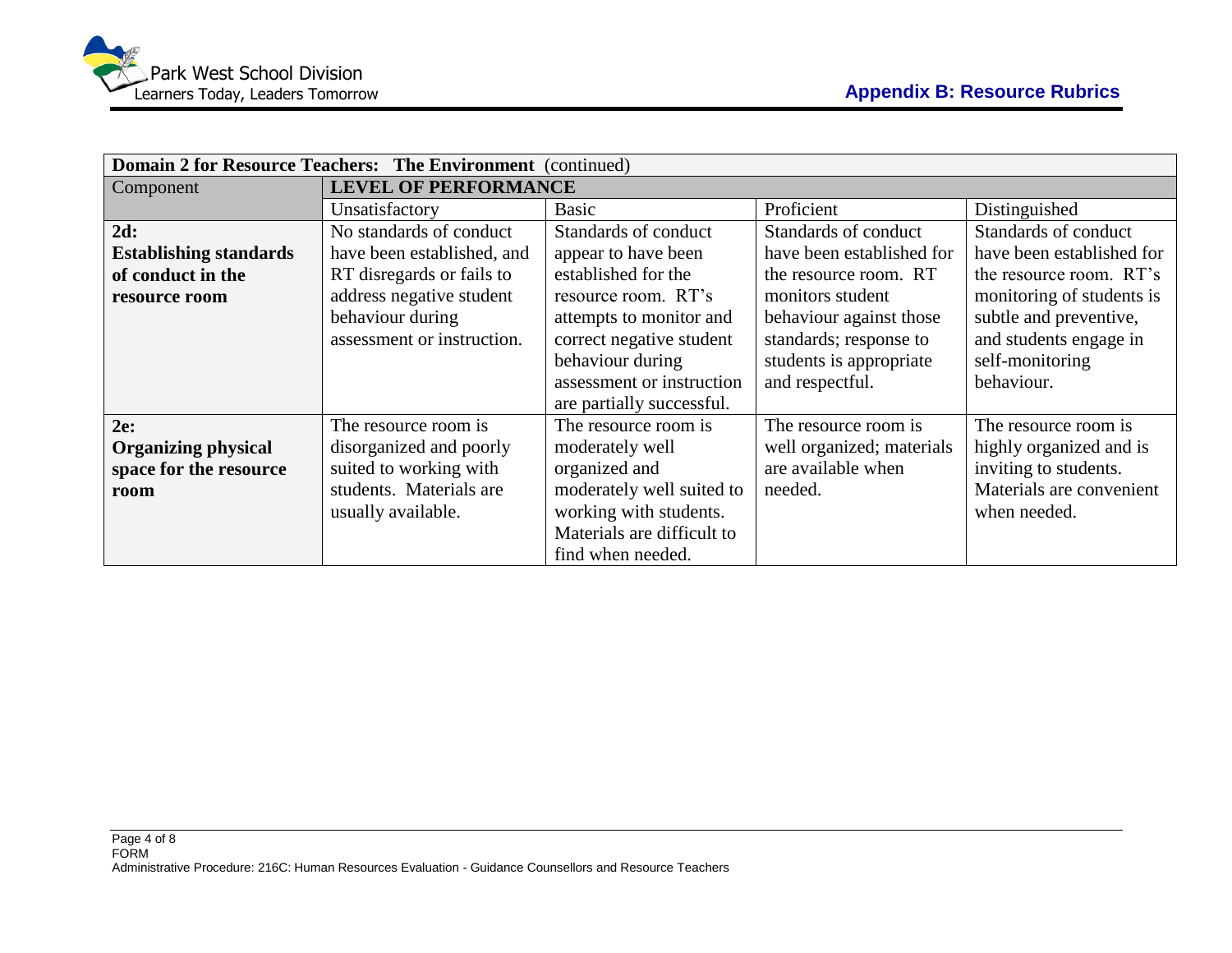| <b>Domain 3 for Resource Teachers: Delivery of Service</b> |                                                                         |                            |                            |                            |  |  |  |  |
|------------------------------------------------------------|-------------------------------------------------------------------------|----------------------------|----------------------------|----------------------------|--|--|--|--|
| Component                                                  | <b>LEVEL OF PERFORMANCE</b>                                             |                            |                            |                            |  |  |  |  |
|                                                            | Unsatisfactory                                                          | <b>Basic</b>               | Proficient                 | Distinguished              |  |  |  |  |
| 3a:                                                        | RT fails to respond to                                                  | RT responds to referrals   | RT responds to referrals   | RT is proactive in         |  |  |  |  |
| <b>Responding to referrals</b>                             | referrals or makes hasty                                                | when pressed and makes     | and make thorough          | responding to referrals    |  |  |  |  |
| and evaluating student                                     | assessments of student                                                  | adequate assessments of    | assessments of student     | and makes highly           |  |  |  |  |
| needs                                                      | needs.                                                                  | students needs.            | needs.                     | competent assessments of   |  |  |  |  |
|                                                            |                                                                         |                            |                            | student needs.             |  |  |  |  |
| $3b$ :                                                     | RT fails to develop                                                     | RT's plans for students    | RT's plans for students    | RT develops                |  |  |  |  |
| Developing and                                             | treatment plans suitable for                                            | are partially suitable for | are suitable for them and  | comprehensive plans for    |  |  |  |  |
| implementing treatment                                     | students, or plans are                                                  | them or sporadically       | are aligned with           | students, finding ways to  |  |  |  |  |
| plans to maximize                                          | mismatched with the                                                     | aligned with identified    | identified needs.          | creatively meet student    |  |  |  |  |
| students' success                                          | findings of assessments.                                                | needs.                     |                            | needs and incorporate      |  |  |  |  |
|                                                            |                                                                         |                            |                            | many related elements.     |  |  |  |  |
| 3c:                                                        | RT fails to communicate                                                 | RT's communication         | RT communicates with       | RT secures necessary       |  |  |  |  |
| <b>Communicating with</b>                                  | with families and secure                                                | with families is partially | families and secures       | permissions and            |  |  |  |  |
| families                                                   | necessary permission for                                                | successful; permissions    | necessary permission for   | communicates with          |  |  |  |  |
|                                                            | evaluations or                                                          | are obtained but there are | evaluations, doing so in a | families in a manner       |  |  |  |  |
|                                                            | occasional insensitivities<br>manner sensitive to<br>communicates in an |                            |                            | highly sensitive to        |  |  |  |  |
|                                                            | insensitive manner.                                                     | to cultural and linguistic | cultural and linguistic    | cultural and linguistic    |  |  |  |  |
|                                                            |                                                                         | traditions.                | traditions.                | traditions. RT reaches     |  |  |  |  |
|                                                            |                                                                         |                            |                            | out to families of         |  |  |  |  |
|                                                            |                                                                         |                            |                            | students to enhance trust. |  |  |  |  |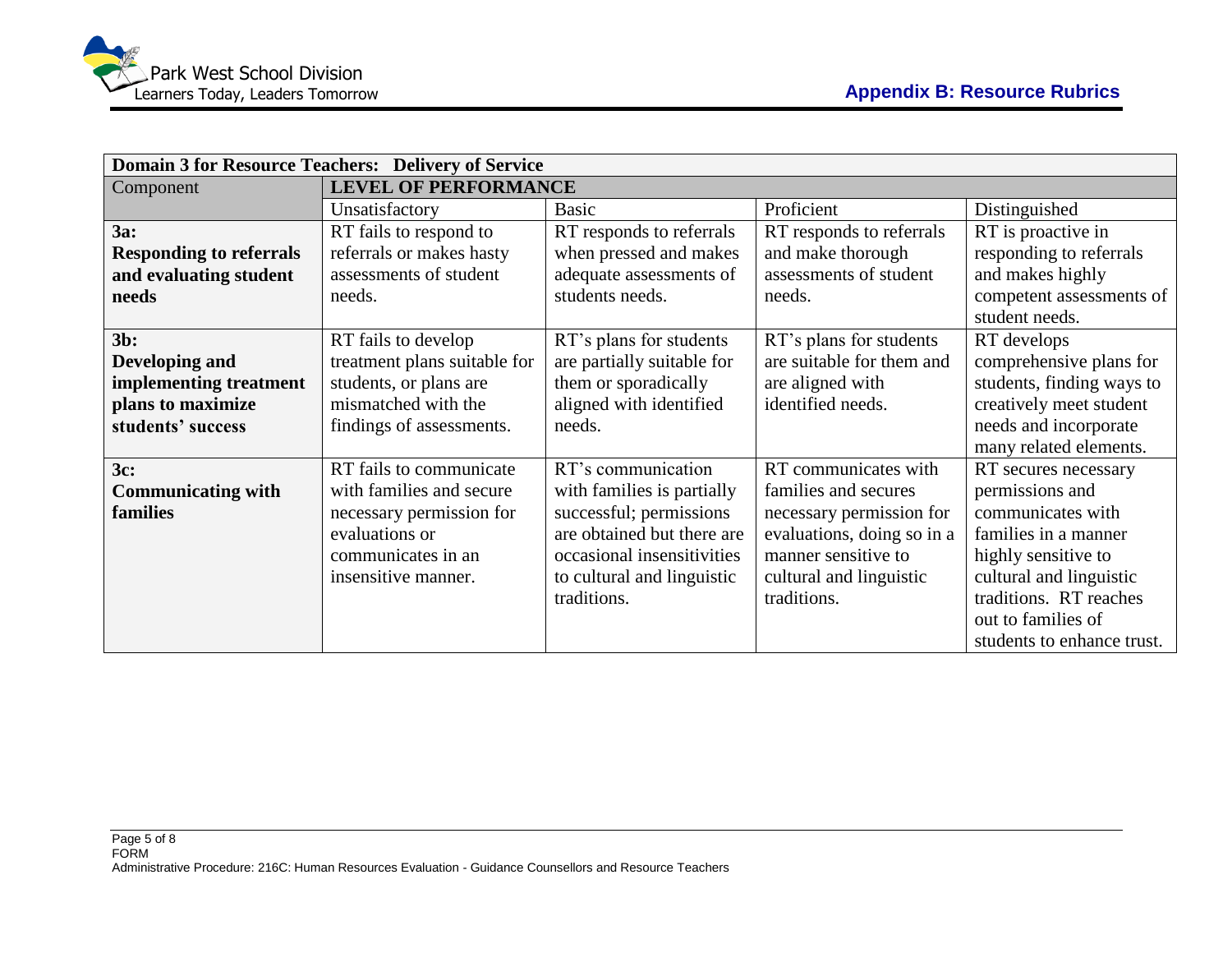|                                  | Domain 3 for Resource Teachers: Delivery of Service (continued) |                            |                          |                           |  |  |  |  |  |
|----------------------------------|-----------------------------------------------------------------|----------------------------|--------------------------|---------------------------|--|--|--|--|--|
| Component                        | <b>LEVEL OF PERFORMANCE</b>                                     |                            |                          |                           |  |  |  |  |  |
|                                  | Unsatisfactory                                                  | <b>Basic</b>               | Proficient               | Distinguished             |  |  |  |  |  |
| 3d:                              | RT neglects to collect                                          | RT collects most of the    | RT collects all the      | RT is proactive in        |  |  |  |  |  |
| <b>Collecting information;</b>   | important information on                                        | important information on   | important information in | collecting important      |  |  |  |  |  |
| writing reports                  | which to base instructional                                     | which to base              | which to base            | information, interviewing |  |  |  |  |  |
|                                  | plans; reports are                                              | instructional plans;       | instructional plans;     | teachers and parents if   |  |  |  |  |  |
|                                  | inaccurate or not                                               | reports are accurate but   | reports are accurate and | necessary; reports are    |  |  |  |  |  |
|                                  | appropriate to the                                              | lacking in clarity and not | appropriate to the       | accurate and clearly      |  |  |  |  |  |
|                                  | audience.                                                       | always appropriate to the  | audience.                | written and are tailored  |  |  |  |  |  |
|                                  |                                                                 | audience.                  |                          | for the audience.         |  |  |  |  |  |
| 3e:                              | RT adheres to the plan, in                                      | RT makes modest            | RT makes revisions in    | RT is continually seeking |  |  |  |  |  |
| <b>Demonstrating flexibility</b> | spite of evidence of its                                        | changes to the             | the instructional plan   | ways to improve the       |  |  |  |  |  |
| and responsiveness               | inadequacy.                                                     | instructional plan when    | when they are needed.    | instructional plan and    |  |  |  |  |  |
|                                  |                                                                 | confronted with evidence   |                          | makes changes as needed   |  |  |  |  |  |
|                                  |                                                                 | of the need for change.    |                          | in response to student,   |  |  |  |  |  |
|                                  |                                                                 |                            |                          | parent, or teacher input. |  |  |  |  |  |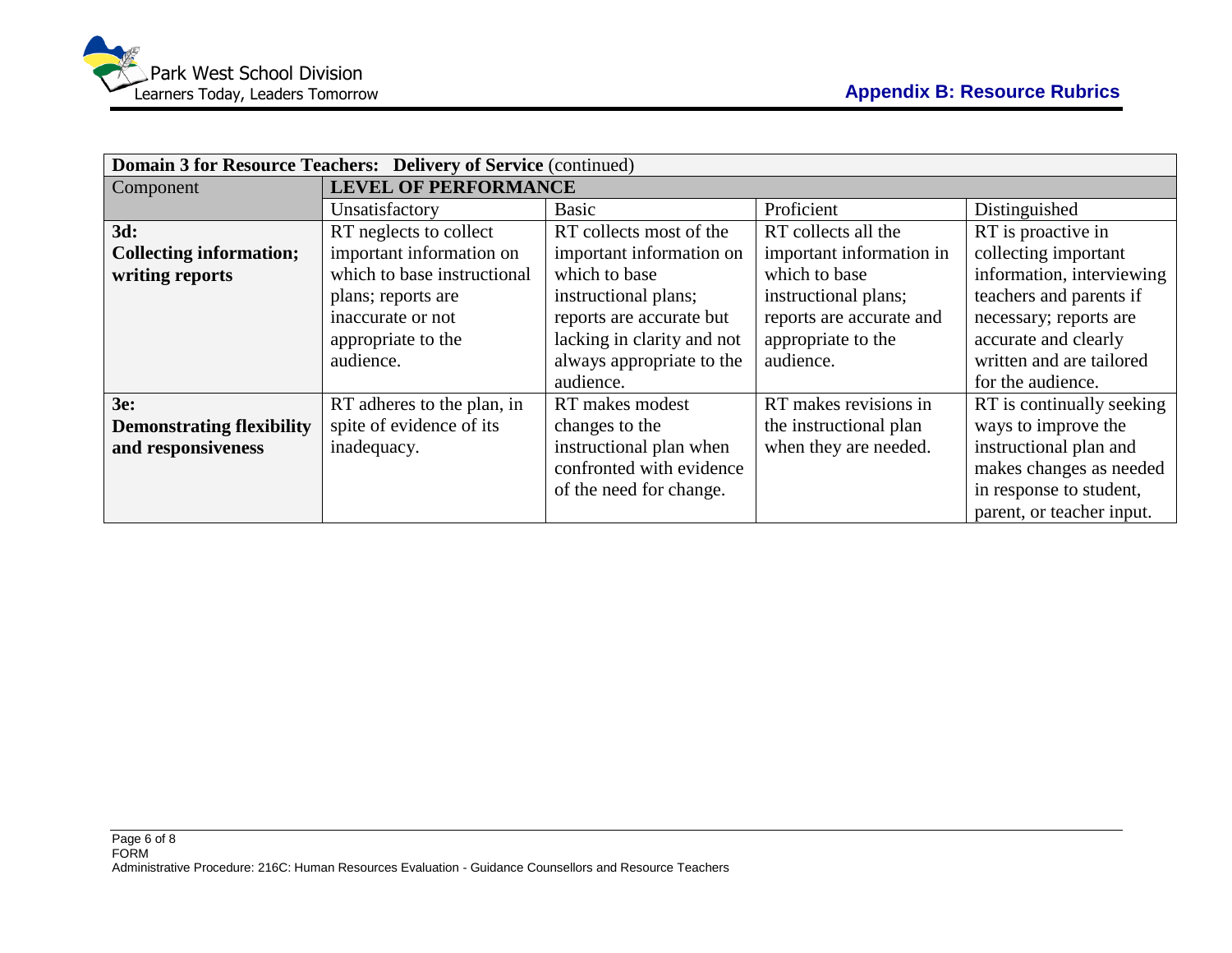| <b>Domain 4 for Resource Teachers: Professional Responsibilities</b>  |                                                                                                                                                                     |                                                                                                                                                                                          |                                                                                                                                                                                                                                                    |                                                                                                                                                                                                                                          |  |  |  |  |
|-----------------------------------------------------------------------|---------------------------------------------------------------------------------------------------------------------------------------------------------------------|------------------------------------------------------------------------------------------------------------------------------------------------------------------------------------------|----------------------------------------------------------------------------------------------------------------------------------------------------------------------------------------------------------------------------------------------------|------------------------------------------------------------------------------------------------------------------------------------------------------------------------------------------------------------------------------------------|--|--|--|--|
| Component                                                             | <b>LEVEL OF PERFORMANCE</b>                                                                                                                                         |                                                                                                                                                                                          |                                                                                                                                                                                                                                                    |                                                                                                                                                                                                                                          |  |  |  |  |
|                                                                       | Unsatisfactory                                                                                                                                                      | <b>Basic</b>                                                                                                                                                                             | Proficient                                                                                                                                                                                                                                         | Distinguished                                                                                                                                                                                                                            |  |  |  |  |
| <b>4a:</b><br><b>Reflecting on practice</b>                           | RT does not reflect on<br>practice, or the reflections<br>are inaccurate or self-<br>serving.                                                                       | RT's reflection on<br>practice is moderately<br>accurate and objective<br>without citing specific<br>examples, and with only<br>global suggestions as to<br>how it might be<br>improved. | RT's reflection provides<br>an accurate and objective<br>description of practice,<br>citing specific positive<br>and negative<br>characteristics. RT<br>makes some specific<br>suggestions as to how the<br>resource program might<br>be improved. | RT's reflection is highly<br>accurate and perceptive,<br>citing specific examples<br>that were not fully<br>successful for at least<br>some students.<br>RT draws on an<br>extensive repertoire to<br>suggest alternative<br>strategies. |  |  |  |  |
| $4b$ :<br><b>Collaborating with</b><br>teachers and<br>administrators | RT is not available to staff<br>for questions and planning<br>and declines to provide<br>background material when<br>requested.                                     | RT is available to staff<br>for questions and<br>planning and provides<br>background material<br>when requested.                                                                         | RT initiates contact with<br>teachers and<br>administrators to confer<br>regarding individual<br>cases.                                                                                                                                            | RT seeks out teachers<br>and administrators to<br>confer regarding cases,<br>soliciting their<br>perspectives on<br>individual students.                                                                                                 |  |  |  |  |
| 4c:<br><b>Maintaining an effective</b><br>data-management<br>system   | RT's data-management<br>system is either non-<br>existent or in disarray; it<br>cannot be used to monitor<br>student process or to adjust<br>treatment when needed. | RT has developed a<br>rudimentary data-<br>management system for<br>monitoring student<br>progress and occasionally<br>uses it to adjust treatment<br>when needed.                       | RT has developed an<br>effective data-<br>management system for<br>monitoring student<br>progress and uses it to<br>adjust treatment when<br>needed.                                                                                               | RT has developed a<br>highly effective data-<br>management system for<br>monitoring student<br>progress and uses it to<br>adjust treatment when<br>needed. RT uses the<br>system to communicate<br>with teachers and<br>parents.         |  |  |  |  |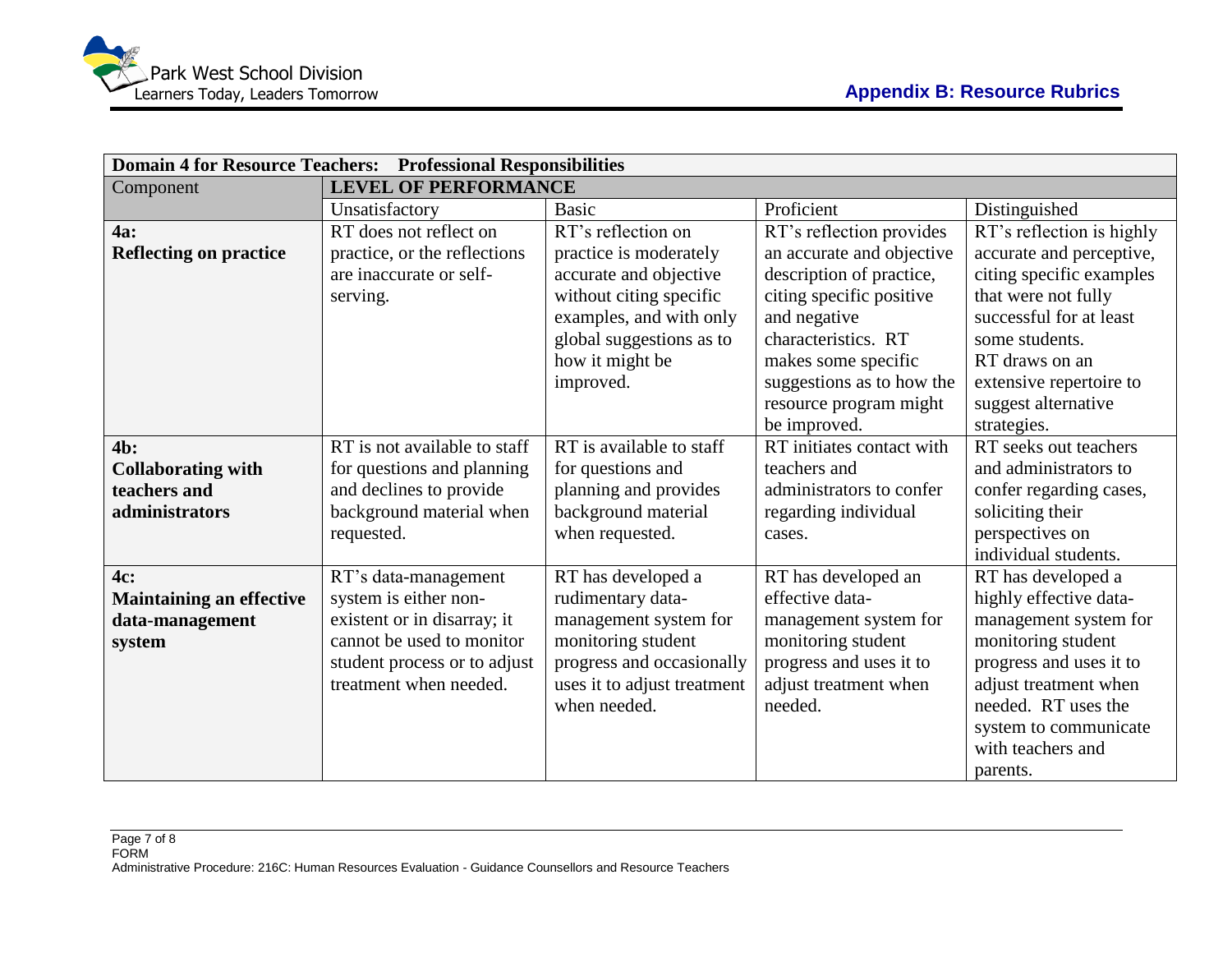| Domain 4 for Resource Teachers: Professional Responsibilities (continued) |                             |                            |                           |                             |  |  |  |  |
|---------------------------------------------------------------------------|-----------------------------|----------------------------|---------------------------|-----------------------------|--|--|--|--|
| Component                                                                 | <b>LEVEL OF PERFORMANCE</b> |                            |                           |                             |  |  |  |  |
|                                                                           | Unsatisfactory              | <b>Basic</b>               | Proficient                | Distinguished               |  |  |  |  |
| 4d:                                                                       | RT's relationships with     | RT's relationships with    | RT participates actively  | RT makes a substantial      |  |  |  |  |
| Participating in a                                                        | colleagues are negative or  | colleagues are cordial,    | in school and division    | contribution to school      |  |  |  |  |
| professional community                                                    | self-serving, and RT avoids | and RT participates in     | events and projects and   | and division events and     |  |  |  |  |
|                                                                           | being involved in school    | school and division        | maintains positive and    | projects and assumes a      |  |  |  |  |
|                                                                           | and division events and     | events and projects when   | productive relationships  | leadership role with        |  |  |  |  |
|                                                                           | projects.                   | specifically asked to do   | with colleagues.          | colleagues.                 |  |  |  |  |
|                                                                           |                             | SO.                        |                           |                             |  |  |  |  |
| 4e:                                                                       | RT does not participate in  | RT's participation in      | RT seeks out              | RT actively pursues         |  |  |  |  |
| <b>Engaging in professional</b>                                           | professional development    | professional development   | opportunities for         | professional development    |  |  |  |  |
| development                                                               | activities, even when such  | activities is limited to   | professional development  | opportunities and makes     |  |  |  |  |
|                                                                           | activities are clearly      | those that are convenient  | based on an individual    | a substantial contribution  |  |  |  |  |
|                                                                           | needed for the              | or are required.           | assessment of need.       | to the profession through   |  |  |  |  |
|                                                                           | development of skills.      |                            |                           | such activities as offering |  |  |  |  |
|                                                                           |                             |                            |                           | workshops to colleagues.    |  |  |  |  |
| 4f:                                                                       | RT displays dishonesty in   | RT is honest in            | RT displays high          | RT can be counted on to     |  |  |  |  |
| <b>Showing professional-</b>                                              | interactions with           | interactions with          | standards of honesty,     | hold the highest            |  |  |  |  |
| ism, including integrity,                                                 | colleagues, students, and   | colleagues, students and   | integrity, and            | standards of honesty,       |  |  |  |  |
| advocacy, and                                                             | the public and violates     | the public, plays a        | confidentiality in inter- | integrity, and              |  |  |  |  |
| maintaining                                                               | principles of               | moderate advocacy role     | actions with colleagues,  | confidentiality and to      |  |  |  |  |
| confidentiality                                                           | confidentiality.            | for students, and does not | students, and the public  | advocate for students,      |  |  |  |  |
|                                                                           |                             | violate norms of           | and advocates for         | taking a leadership role    |  |  |  |  |
|                                                                           |                             | confidentiality.           | students when needed.     | with colleagues.            |  |  |  |  |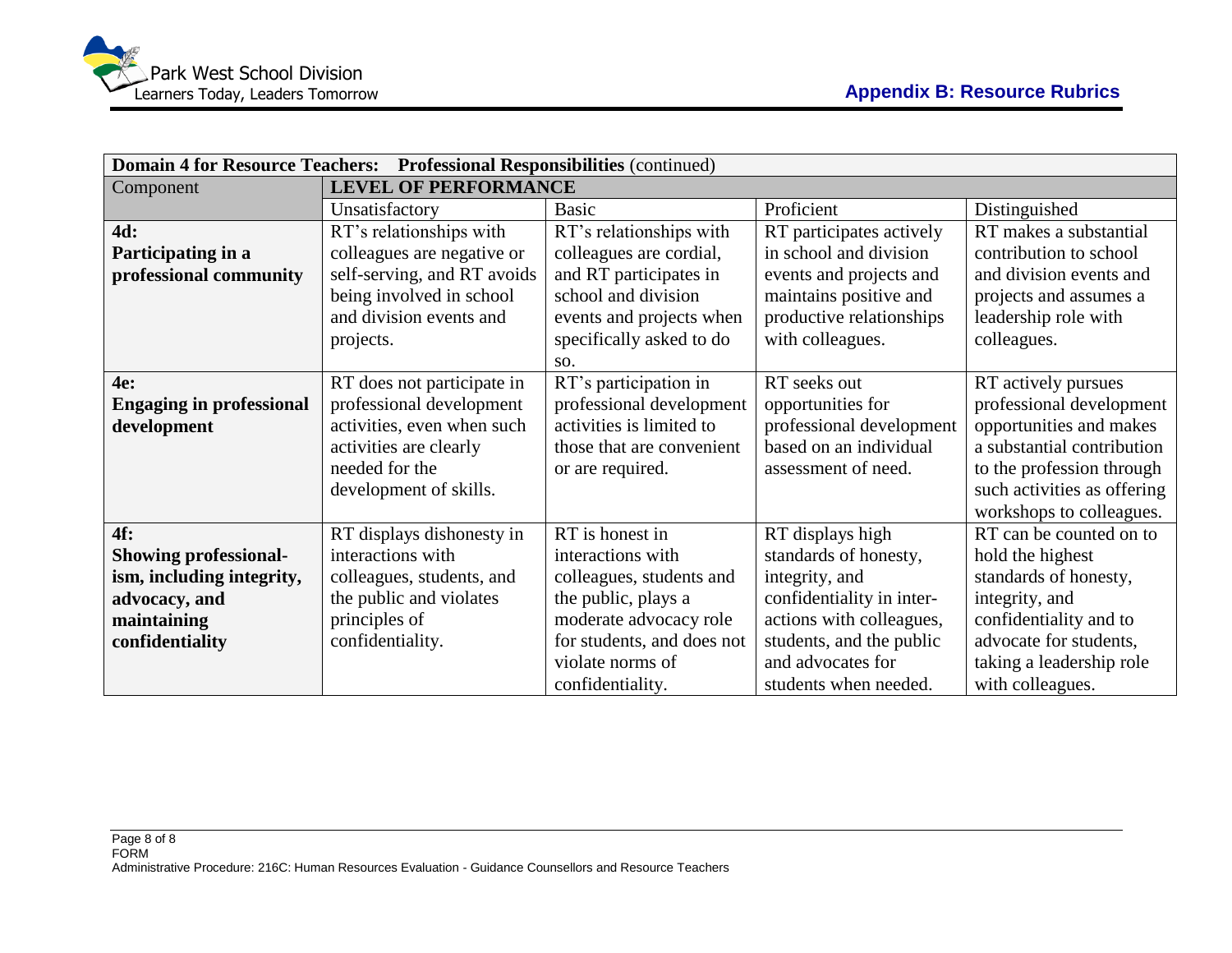

### **Levels of Performance**

This information may be utilized with the Self-Assessment of Professional Practice or the Summative Evaluation Report template for School Counsellors and Resource Teachers (Appendices M, N, O, P).

Each element of a component of the Framework of Teaching has four levels of performance: unsatisfactory, basic, proficient, and distinguished.

#### *Unsatisfactory:*

The teacher does not yet appear to understand the concepts underlying the component. Working on the fundamental practices associated with the elements will enable the teacher to grow and develop in this area.

#### *Basic:*

**The teacher appears to understand the concepts underlying the component and attempts to implement its elements. But implementation is sporadic, intermittent, or otherwise not entirely successful. Additional reading, discussion, visiting classrooms of other teachers and experience (particularly supported by a mentor) will enable the teacher to become proficient in this area.**

*For supervision and evaluation, this level is minimally competent- improvement is likely with experience.*

#### *Proficient:*

The teacher clearly understands the concepts underlying the component and implements it well. Most experienced, capable teachers will regard themselves and be regarded by others as performing at this level.

#### *Distinguished:*

Teachers at this level are master teachers and make a contribution to the field, both in and outside of the school. They operate at a qualitatively different level, and are highly motivated and engaged, assuming considerable responsibility for their own learning.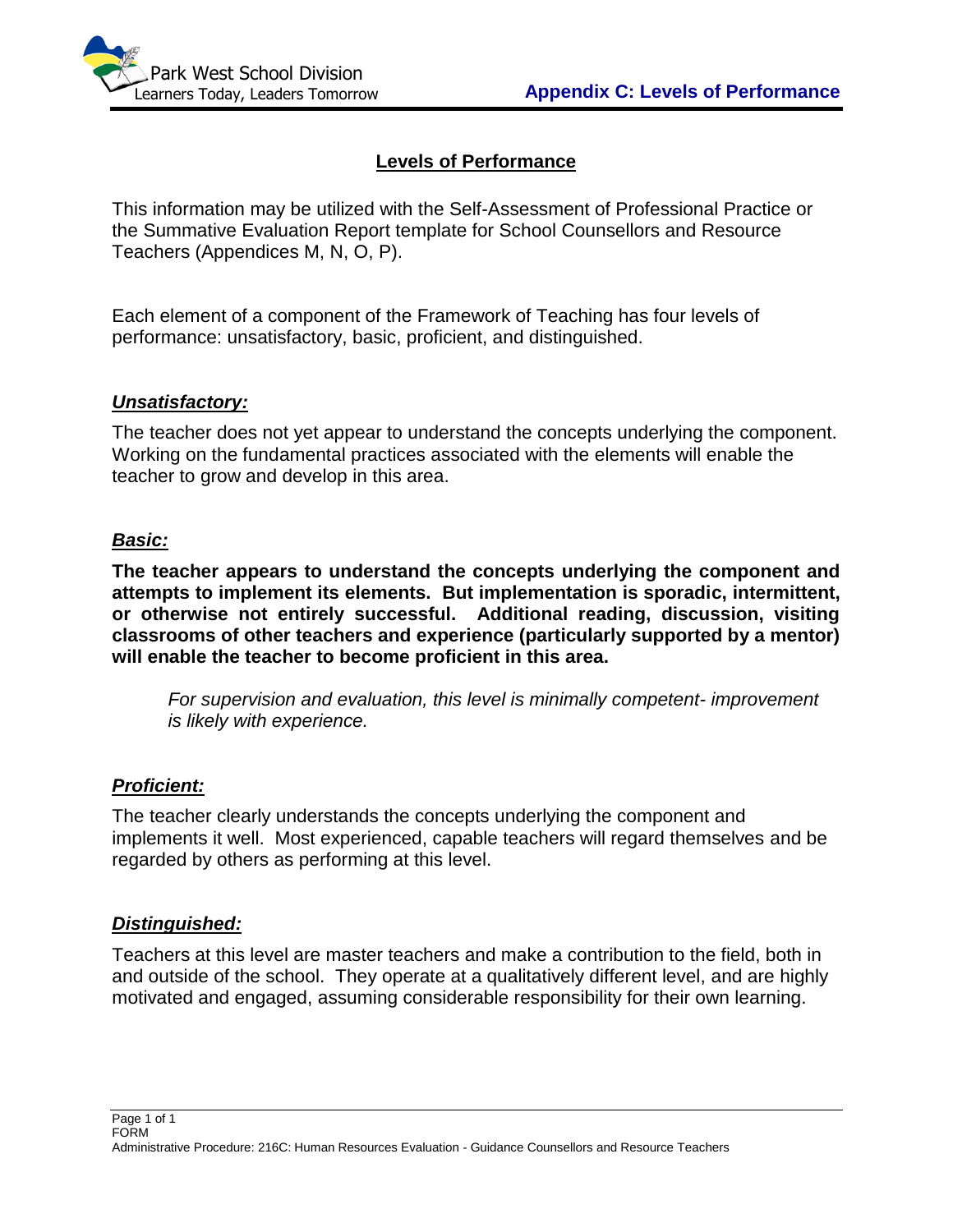

# **Self-Assessment of Professional Practice- School Counsellor**

| <b>Name</b>                                                                                            | <b>Date</b>                               | <b>Teaching Assignment</b> |   |                           |   |   |
|--------------------------------------------------------------------------------------------------------|-------------------------------------------|----------------------------|---|---------------------------|---|---|
| Rate each of the following categories regarding your performance:                                      |                                           |                            |   |                           |   |   |
| $U =$ Unsatisfactory level                                                                             | $B =$ Basic level $P =$ Proficiency level |                            |   | $D =$ Distinguished level |   |   |
|                                                                                                        |                                           |                            |   |                           |   |   |
| <b>Domain I: Planning and Preparation</b>                                                              |                                           |                            |   |                           |   |   |
| 1a: Demonstrates knowledge of counselling theory/ techniques                                           |                                           |                            | U | B                         | P | D |
| 1b: Demonstrates knowledge of child/adolescent development                                             |                                           |                            | U | B                         | P | D |
| 1c: Establishes goals for the counselling program appropriate<br>to the setting and the student served |                                           |                            | U | B                         | P | D |
| 1d: Demonstrates knowledge of resources both within and<br>beyond the school and division              |                                           |                            | U | B                         | P | D |
| 1e: Plans the counselling program,<br>integrated with the regular school program                       |                                           |                            | U | B                         | P | D |
| Develops a plan to evaluate the counselling program<br>1f:                                             |                                           |                            | U | B                         | P | D |
| Comments:                                                                                              |                                           |                            |   |                           |   |   |

#### *Domain 2: The Environment*

| 2a: Creates an environment of respect and rapport                                                                  |   |   |   |   |
|--------------------------------------------------------------------------------------------------------------------|---|---|---|---|
| 2b: Establishes a culture for productive communication                                                             |   | В | P | D |
| 2c: Manages routines and procedures                                                                                | U |   |   |   |
| 2d: Establishes standards of conduct and contributes to the<br>culture for student behaviour throughout the school |   | В |   | D |
| 2e: Organizes physical space                                                                                       | U | в |   |   |
| Comments:                                                                                                          |   |   |   |   |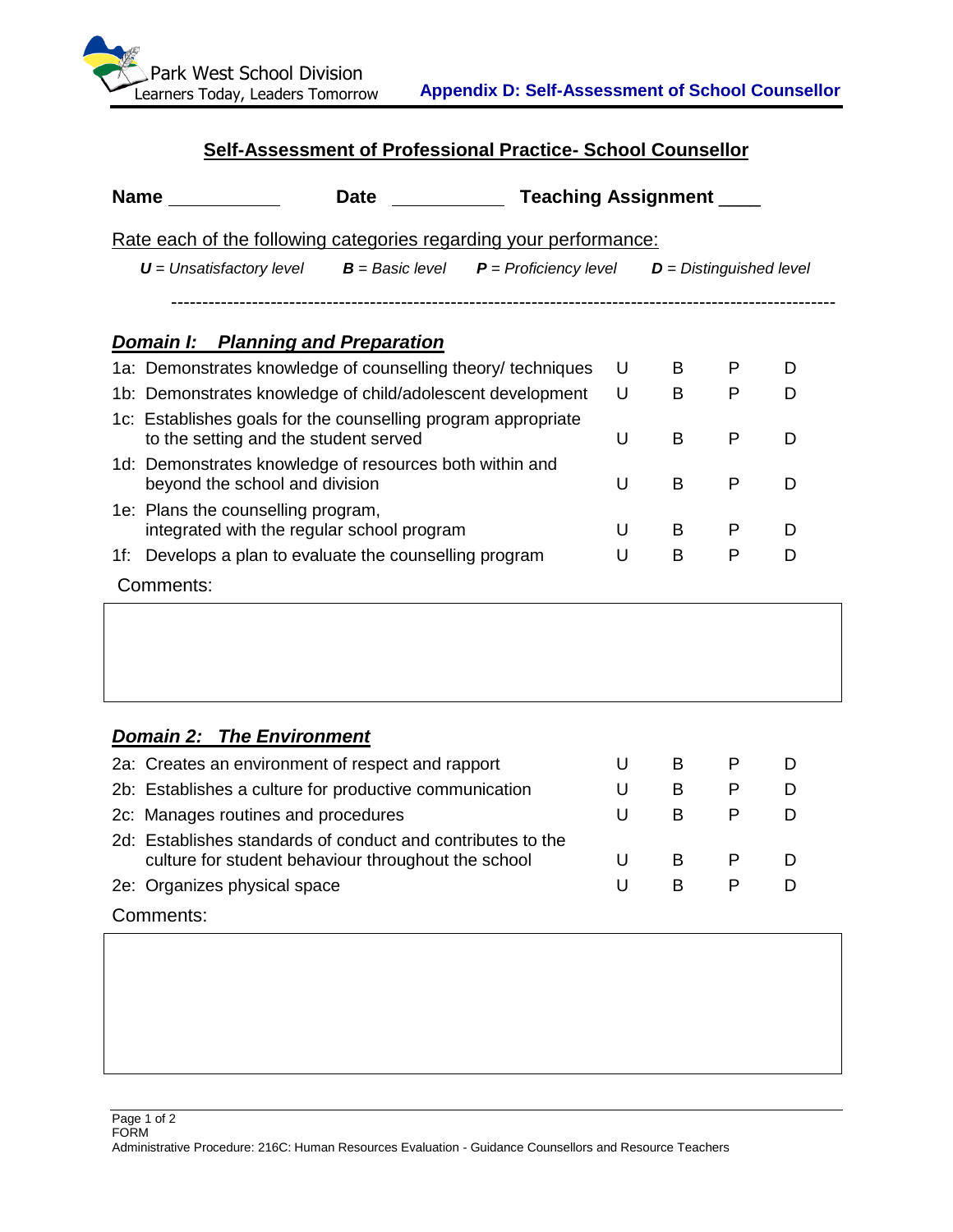

# *Domain 3: Delivery of Service*

| 3a: Assesses student needs                                    |                                                                    |                                                                        |  |
|---------------------------------------------------------------|--------------------------------------------------------------------|------------------------------------------------------------------------|--|
| 3b: Assists students/teachers in the formulation of academic, |                                                                    |                                                                        |  |
|                                                               |                                                                    |                                                                        |  |
|                                                               |                                                                    |                                                                        |  |
| 3d: Brokers resources to meet needs                           | в                                                                  |                                                                        |  |
| 3e: Demonstrates flexibility and responsiveness               | R                                                                  |                                                                        |  |
|                                                               | 3c: Uses counselling techniques in individual/classroom programs U | personal/social, and career plans, based on knowledge of student needs |  |

Comments:

# *Domain 4: Professional Responsibilities*

| 4a: Reflects on practice                                 | B. |  |
|----------------------------------------------------------|----|--|
| 4b: Maintains records and submits them in timely fashion | B  |  |
| 4c: Communicates with families                           | B  |  |
| 4d: Participates in a professional community             | B. |  |
| 4e: Engages in professional development                  | B  |  |
| 4f: Shows professionalism                                | B. |  |
|                                                          |    |  |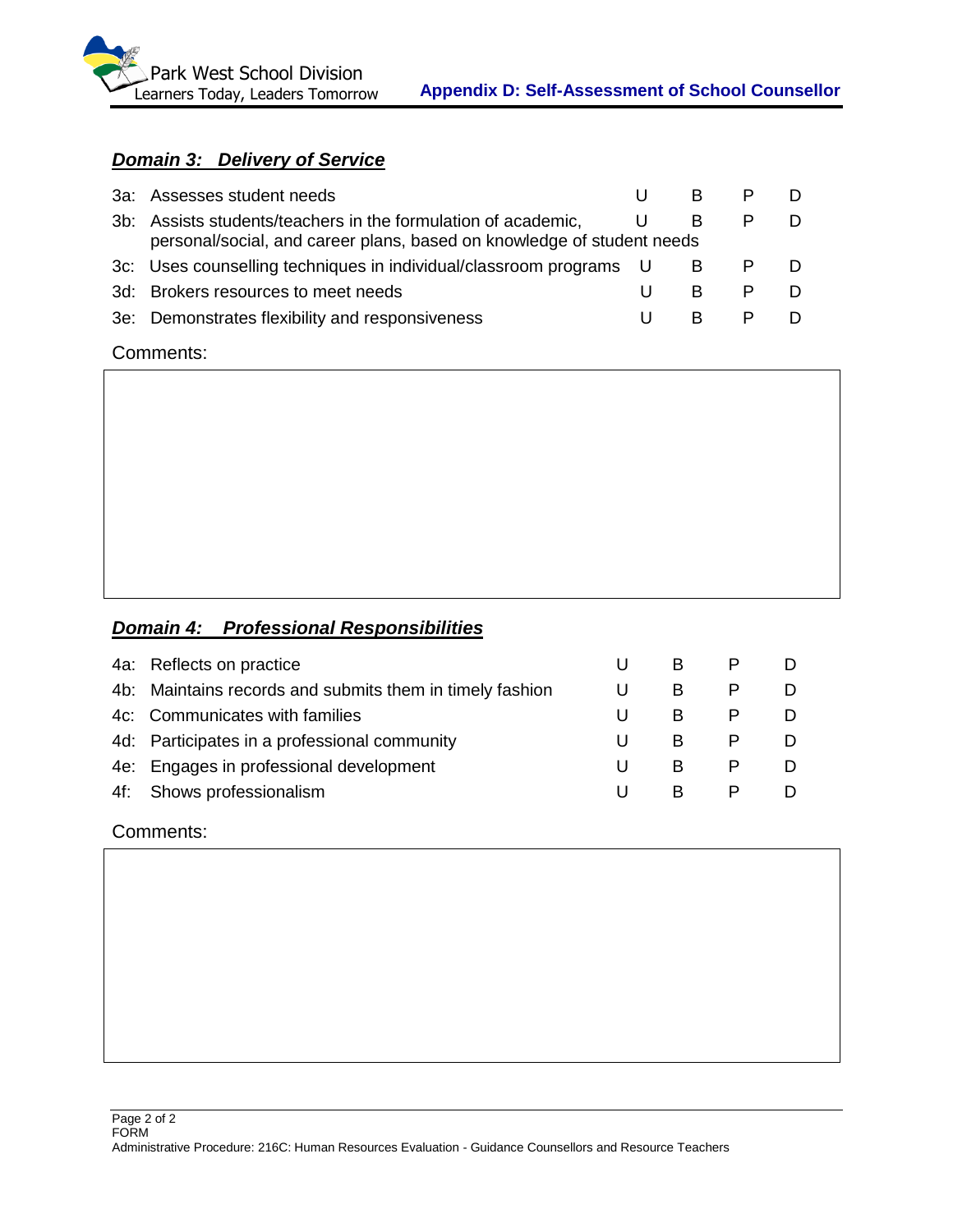

#### **Summative Evaluation Report**

| Name: |  | Date: |  | Teaching Assignment: |  |
|-------|--|-------|--|----------------------|--|
|-------|--|-------|--|----------------------|--|

Rate each of the following categories:

**U** = Unsatisfactory level **P** = Proficiency level

 $B =$  Basic level **D** = Distinguished level

#### **Domain 1: Planning and Preparation**

|        |                                                                                                    | в | $\overline{\phantom{a}}$ |  |
|--------|----------------------------------------------------------------------------------------------------|---|--------------------------|--|
| 1a:    | Demonstrates knowledge of counselling theory/ techniques                                           |   |                          |  |
| $1b$ : | Demonstrates knowledge of child and adolescent development                                         |   |                          |  |
| $1c$ : | Establishes goals for the counselling program appropriate<br>to the setting and the student served |   |                          |  |
| $1d$ : | Demonstrates knowledge of resources both within and<br>beyond the school and division              |   |                          |  |
| 1e:    | Plans the counselling program, integrated with the regular<br>school program                       |   |                          |  |
| $1f$ : | Develops a plan to evaluate the counselling program                                                |   |                          |  |

#### Comments:

### **Domain 2: The Environment**

|        |                                                                                                                | В |  |
|--------|----------------------------------------------------------------------------------------------------------------|---|--|
| 2a:    | Creates an environment of respect and rapport                                                                  |   |  |
| 2b:    | Establishes a culture for productive communication                                                             |   |  |
| $2c$ : | Manages routines and procedures                                                                                |   |  |
| $2d$ : | Establishes standards of conduct and contributes to the<br>culture for student behaviour throughout the school |   |  |
| 2e:    | Organizes physical space                                                                                       |   |  |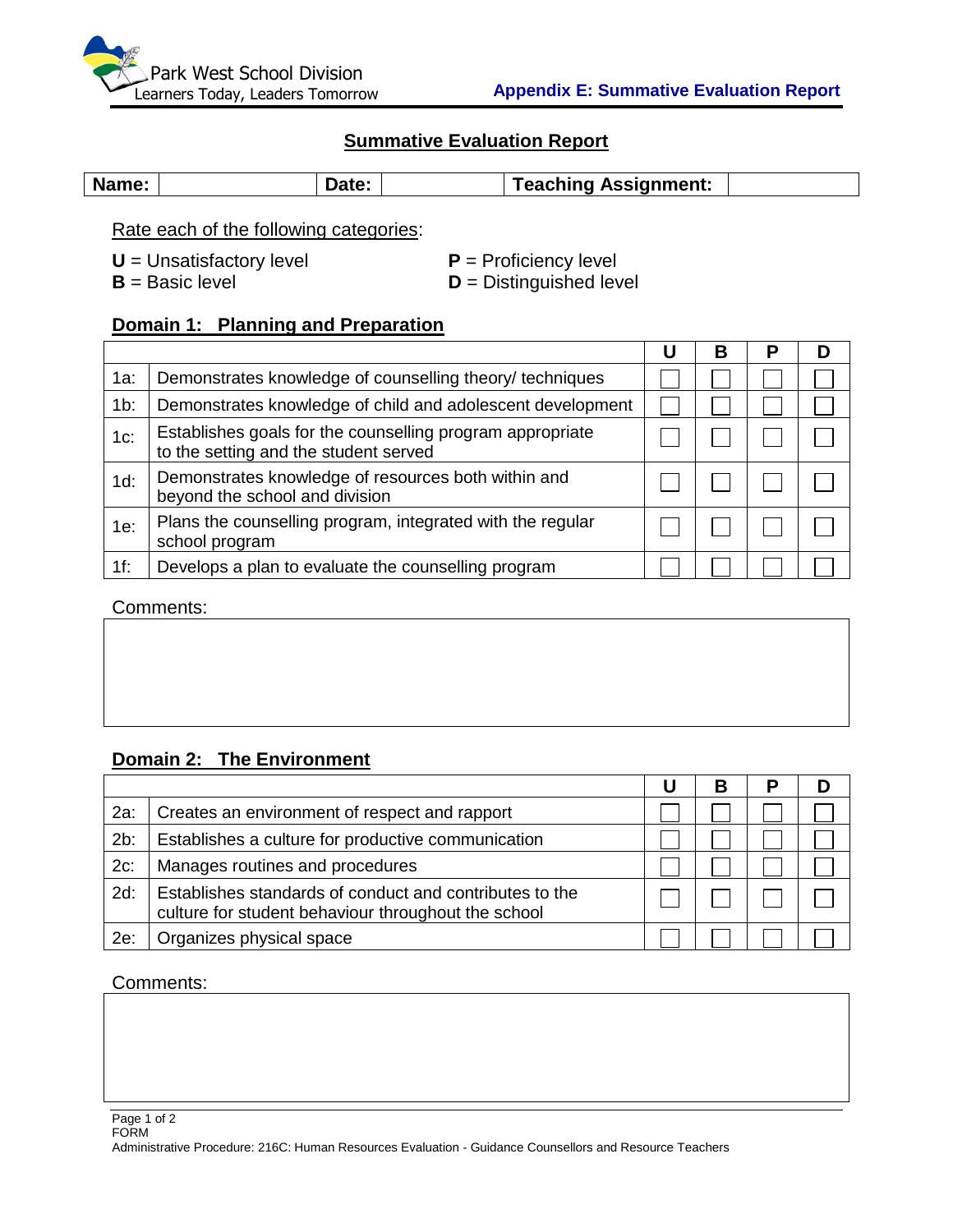#### **Appendix E: Summative Evaluation Report**

|        | Domain 3: Delivery of Service                                                                                                          |  |  |
|--------|----------------------------------------------------------------------------------------------------------------------------------------|--|--|
| $3a$ : | Assesses student needs                                                                                                                 |  |  |
| $3b$ : | Assists students/teachers in the formulation of academic,<br>personal/social, and career plans, based on knowledge of<br>student needs |  |  |
| $3c$ : | Uses counselling techniques in individual/classroom programs                                                                           |  |  |
| $3d$ : | Brokers resources to meet needs                                                                                                        |  |  |
| $3e$ : | Demonstrates flexibility and responsiveness                                                                                            |  |  |

# Comments:

|        | <b>Domain 4: Professional Responsibilities</b>       |  | В |  |
|--------|------------------------------------------------------|--|---|--|
| 4a:    | Reflects on practice                                 |  |   |  |
| 4b:    | Maintains records and submits them in timely fashion |  |   |  |
| $4c$ : | Communicates with families                           |  |   |  |
| 4d:    | Participates in a professional community             |  |   |  |
| 4e:    | Engages in professional development                  |  |   |  |
| 4f:    | Shows professionalism                                |  |   |  |

#### Comments:

#### Summary comments:

Signature of Principal

I have discussed this report with the Principal. This signature does not necessarily indicate agreement.

Signature of Teacher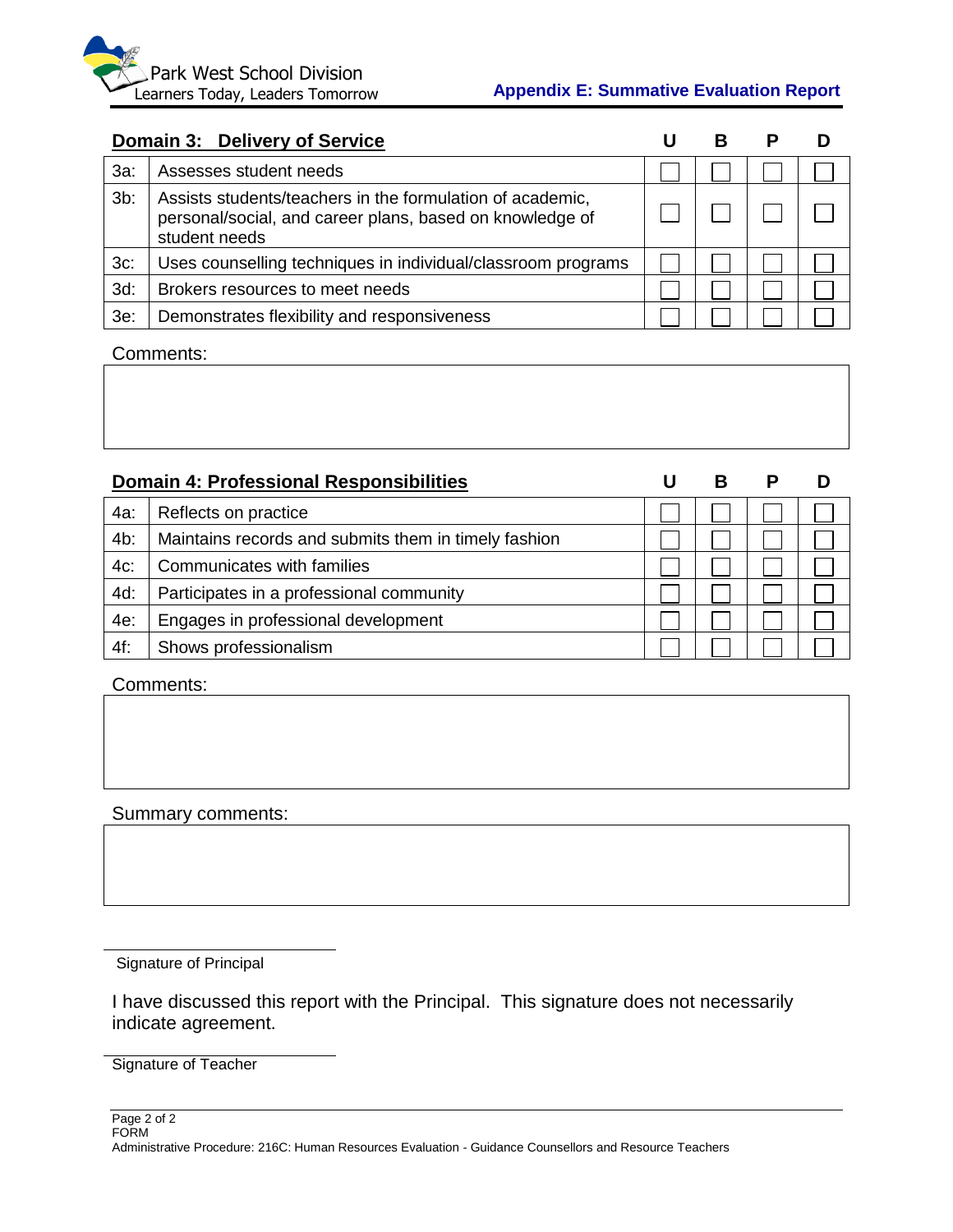

# **Self-Assessment of Professional Practice – Resource Teacher**

| Name |                                                                                                                     | Date | <b>Teaching Assignment</b> |   |                           |   |   |  |  |
|------|---------------------------------------------------------------------------------------------------------------------|------|----------------------------|---|---------------------------|---|---|--|--|
|      | Rate each of the following categories regarding your performance:                                                   |      |                            |   |                           |   |   |  |  |
|      | $U =$ Unsatisfactory level $B =$ Basic level $P =$ Proficiency level                                                |      |                            |   | $D = Distinguished level$ |   |   |  |  |
|      |                                                                                                                     |      |                            |   |                           |   |   |  |  |
|      | <b>Domain I: Planning and Preparation</b>                                                                           |      |                            |   |                           |   |   |  |  |
| 1a:  | Demonstrates knowledge and skill in the resource area;<br>holds the relevant certificate                            |      |                            | U | B                         | P | D |  |  |
| 1b:  | Establishes goals for the resource program appropriate<br>to the setting and the students served                    |      |                            | U | B                         | P | D |  |  |
| 1c:  | Demonstrates knowledge of provincial regulations<br>and guidelines                                                  |      |                            | U | B                         | P | D |  |  |
| 1d:  | Demonstrates knowledge of resources, both within<br>and beyond the school division                                  |      |                            | U | B                         | P | D |  |  |
| 1e:  | Plans the resource program, integrated with the regular<br>school program, to meet the needs of individual students |      |                            | U | B                         | P | D |  |  |
| 1f:  | Develops a plan to evaluate the resource program                                                                    |      |                            | U | B                         | P | D |  |  |
|      | Comments:                                                                                                           |      |                            |   |                           |   |   |  |  |

# *Domain 2: The Environment*

| 2a: Establishes rapport with students                        |   | в  |   |  |
|--------------------------------------------------------------|---|----|---|--|
| 2b: Organizes time effectively                               |   | B. | P |  |
| 2c: Establishes and maintains clear procedures for referrals | U | B. |   |  |
| 2d: Establishes standards of conduct in the resource room    |   | в  |   |  |
| 2e: Organizes physical space for the resource room           |   | B. | P |  |
|                                                              |   |    |   |  |

| Comments: |
|-----------|
|-----------|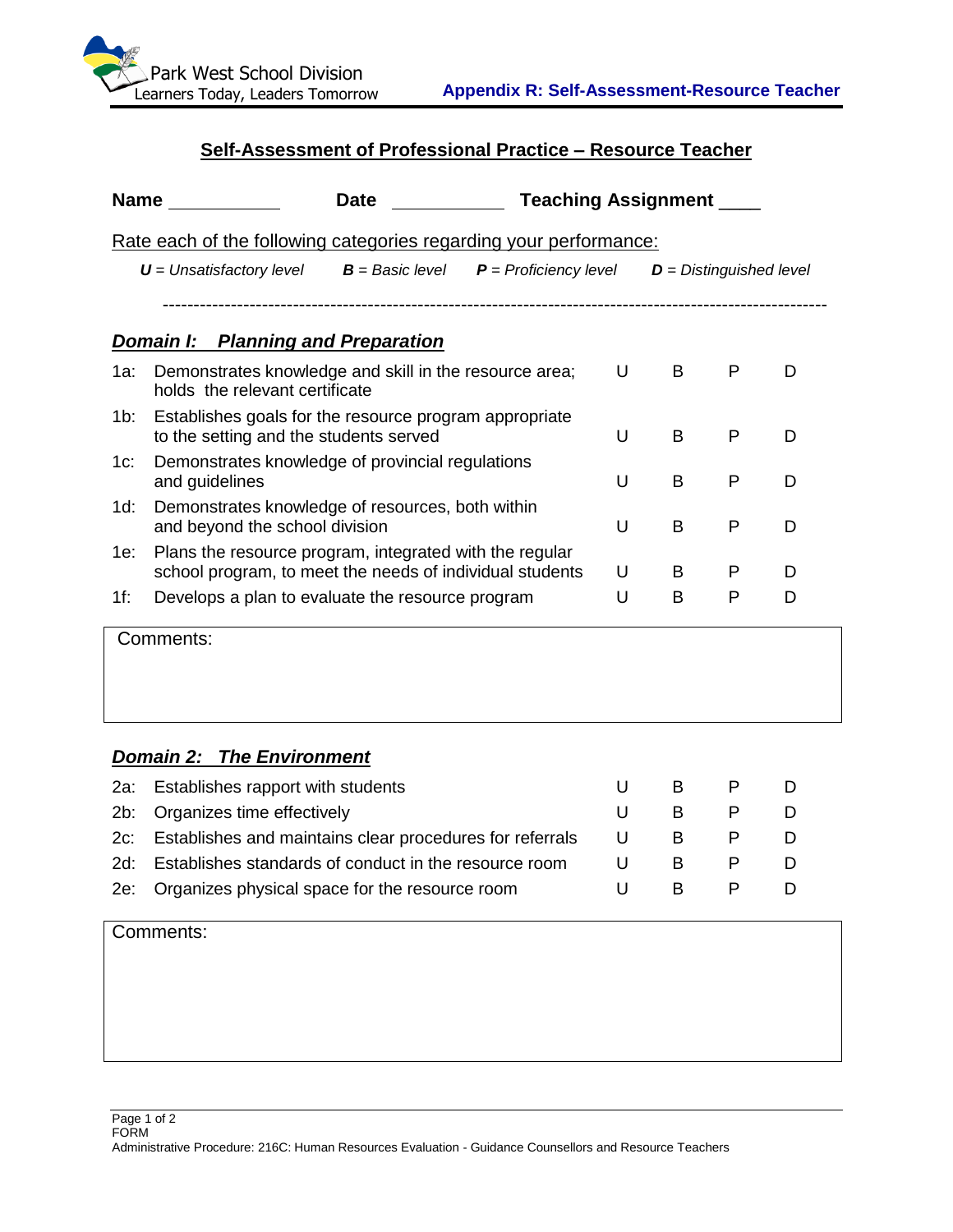

# *Domain 3: Delivery of Service*

|     | 3a: Responds to referrals and evaluates student needs                    | B            |   |  |
|-----|--------------------------------------------------------------------------|--------------|---|--|
| 3b: | Develops and implements treatment plans to maximize<br>students' success | B.           | P |  |
|     | 3c: Communicates with families                                           | <sub>R</sub> | P |  |
|     | 3d: Collects information; writes reports                                 | <sub>R</sub> |   |  |
|     | 3e: Demonstrates flexibility and responsiveness                          | в            |   |  |

#### Comments:

 $\overline{1}$ 

# *Domain 4: Professional Responsibilities*

|     | 4a: Reflects on practice                                                              |   | в |  |
|-----|---------------------------------------------------------------------------------------|---|---|--|
|     | 4b: Collaborates with teachers and administrators                                     |   | В |  |
|     | 4c: Maintains an effective data-management system                                     |   | В |  |
|     | 4d. Participates in a professional community                                          |   | B |  |
| 4e: | Engages in professional development                                                   | U | в |  |
| 4f: | Shows professionalism, includes integrity, advocacy,<br>and maintains confidentiality |   |   |  |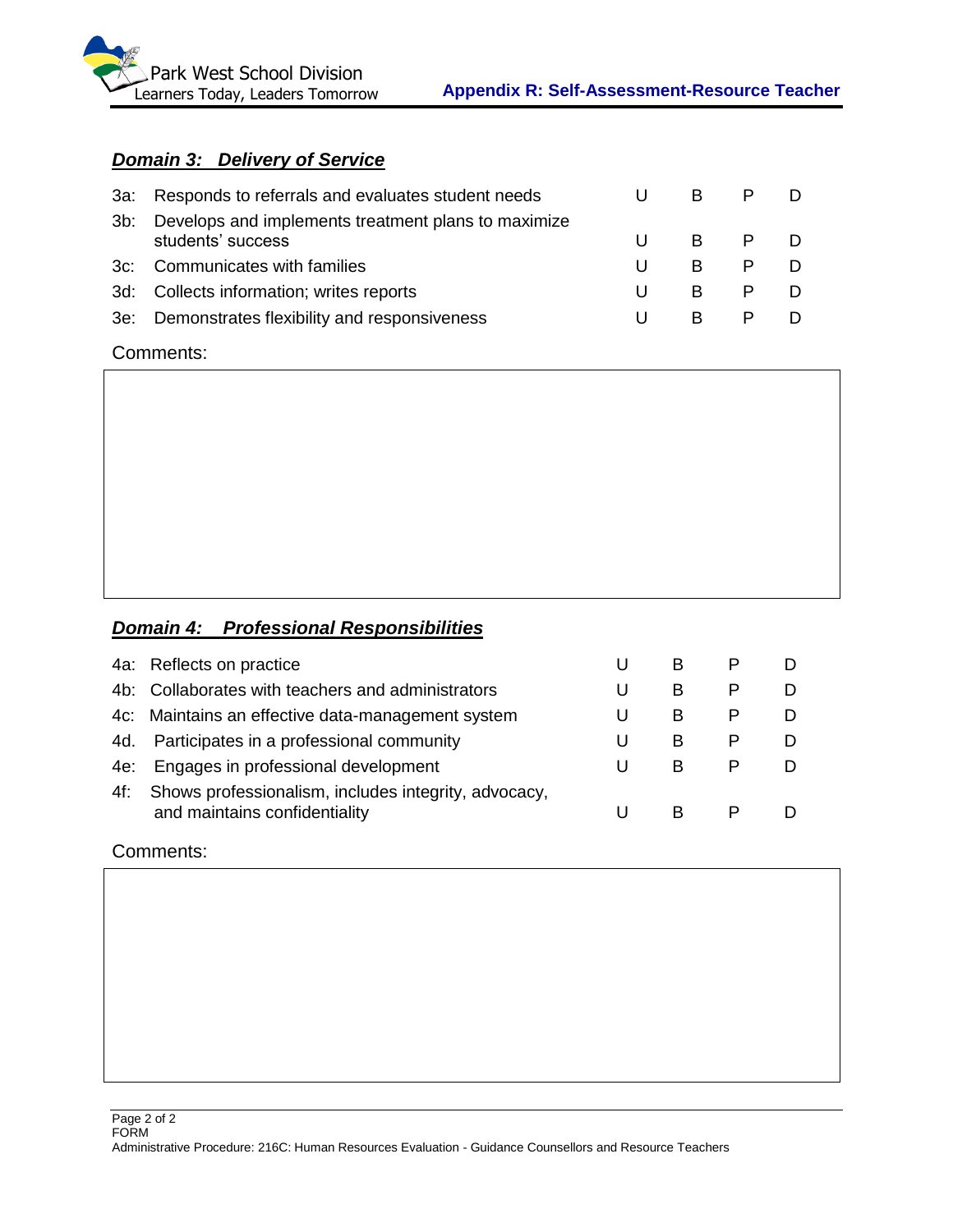

# **Summative Evaluation Report**

| Name: |  | <b>Teaching Assignment:</b> |  |
|-------|--|-----------------------------|--|
|       |  |                             |  |

Rate each of the following categories:

**U** = Unsatisfactory level **P** = Proficiency level<br> **B** = Basic level **D** = Distinguished level

**D** = Distinguished level

# **Domain 1: Planning and Preparation**

|        |                                                                                                                     | U | в | Р |  |
|--------|---------------------------------------------------------------------------------------------------------------------|---|---|---|--|
| $1a$ : | Demonstrates knowledge and skill in the resource area;<br>holds the relevant certificate                            |   |   |   |  |
| $1b$ : | Establishes goals for the resource program appropriate<br>to the setting and the students served                    |   |   |   |  |
| $1c$ : | Demonstrates knowledge of provincial regulations<br>and guidelines                                                  |   |   |   |  |
| $1d$ : | Demonstrates knowledge of resources both within and<br>beyond the school and division                               |   |   |   |  |
| 1e:    | Plans the resource program, integrated with the regular<br>school program, to meet the needs of individual students |   |   |   |  |
| $1f$ : | Develops a plan to evaluate the resource program                                                                    |   |   |   |  |

Comments:

# **Domain 2: The Classroom Environment**

|        |                                                          | B |  |
|--------|----------------------------------------------------------|---|--|
| 2a:    | Establishes rapport with students                        |   |  |
| 2b:    | Organizes time effectively                               |   |  |
| $2c$ : | Establishes and maintains clear procedures for referrals |   |  |
| $2d$ : | Establishes standards of conduct in the resource room    |   |  |
| 2e:    | Organizes physical space for the resource room           |   |  |